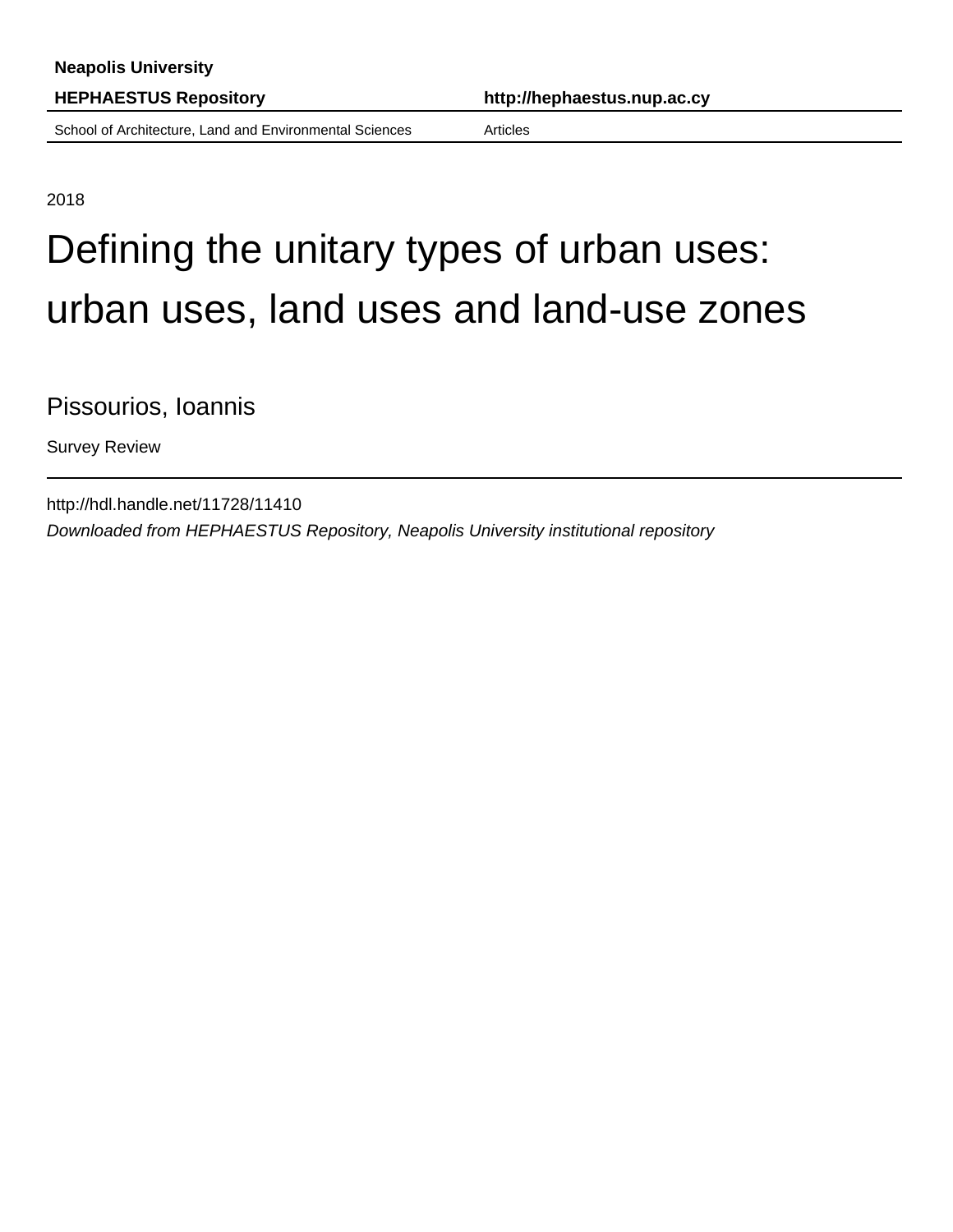# <span id="page-1-0"></span>Defining the unitary types of urban uses: urban uses, land uses and land-use zones

# Ioannis A. Pissourios <sup>® \*1</sup> and Alexandros Ph. Lagopoulos<sup>2</sup>

It is clear that urban planning is not a theoretical science, but an applied field. However, this does not imply – or justify – the lack of an analytical field that would lay the scientific foundations of urban planning and guide planning practice. This field, which we call *urbanology*, must consist of a theory of urban uses, since the latter constitute the foundation of all international planning practice. As part of the process of formation of this theory, the present paper focuses on defining the unitary types of urban uses, that is, the units which constitute the smallest, not further divisible typological elements of the organisation of urban space. We begin with the definitions of the basic concepts of urbanology, namely: urban use, unitary type of urban use, land use and institutionalised landuse zone. We then attempt to specify the criteria for determining the unitary types of urban uses, which when applied to Greek space leads to the specification of 330 types of urban uses. We also demonstrate that this work does not only concern the analysis of urban space and the survey stage of urban planning, but also planning proposals and legislation.

Keywords: urban survey, inventory, urban use, land use, land-use zones, NACE

# The concepts of urbanology and regionology

There is no doubt that urban and regional planning are applied fields. While they may be called 'applied sciences', they cannot really be characterised as sciences, given that a science is analytical, that is, its aim is to describe and interpret a given situation, even predict its future course, but not to create a new situation by directly intervening in the physical world. Intervention, however, is the goal of urban and regional planning and thus they are techniques, not sciences. Science attempts to be objective, while techniques are by definition subjective, in the sense that any intervention is guided by ideological goals. Techniques are not ex nihilo constructions, but are founded on previous analytical knowledge, provided by sciences, though they also create their own theories and methodologies. They are more complex than sciences, since they may be founded on more than one science, as well as on other techniques.

Apart from urban and regional planning, there are other forms of spatial planning, such as spatial economic planning or ecological planning, which are a hybrid extension of established analytical sciences, economics or ecology in the above examples. We feel that this should also be the case with urban and regional planning. We believe that an 'urbanology' and a 'regionology', together com-

posing 'spatiology', <sup>1</sup> are badly needed and manifestly cannot be other than a theory of uses (functions). A theory of this kind must start with the theoretical construction of the urban use, the basic urbanological concept on which is then constructed the concept of land use and, consequently, the whole of contemporary urban planning practice internationally. For this reason, the next section of this paper is devoted to the discussion of the concept of urban use and other related terms. We then introduce the concept of the unitary type of urban use, defined as the smallest, not further divisible typological element of the organisation of urban space. In the fourth section, we discuss two concepts generated from the concept of urban use, namely land use and land-use zone. Since the unitary types of uses constitute the basic unit organising urban space, in the fifth section of the paper we specify the criteria to be used to create a complete catalogue of these unitary types. The application of these criteria to international and Greek data constitutes the sixth section of the paper, the ambition of which is to offer a catalogue of general validity. Finally, in, our last section, we acknowledge the historical dynamics of urban uses as social products, but argue that for several reasons the catalogue we propose both presents a certain stability and has the flexibility to accommodate changes. We also try

<sup>&</sup>lt;sup>1</sup>School of Architecture, Neapolis University Pafos, 2 Danais Avenue, 8042 Paphos, Cyprus

<sup>&</sup>lt;sup>2</sup>School of Architecture, Faculty of Engineering, Aristotle University of Thessaloniki University Campus, 54124 Thessaloniki, Greece

<sup>∗</sup> Corresponding author, email [pissourios@gmail.com](mailto:pissourios@gmail.com)

<sup>&</sup>lt;sup>1</sup>The term 'urbanology' is used today either in a very broad sense covering urban subjects from sociological and political issues to urban planning, or more commonly in a more specific sense as a branch of sociology (cf. urban sociology). The term 'regionology', on the other hand, is a neologism, with the exception of a Russian journal which has this term as title and deals with regional economic, social and political problems, as well as regional development. Our definitions correspond to neither of these aspects, since what we are looking for is the *analytical* science, epistemologically defined, behind urban and regional planning practice (on spatiology, see Lagopoulos [2018,](#page-14-0) pp. 3, 5–10).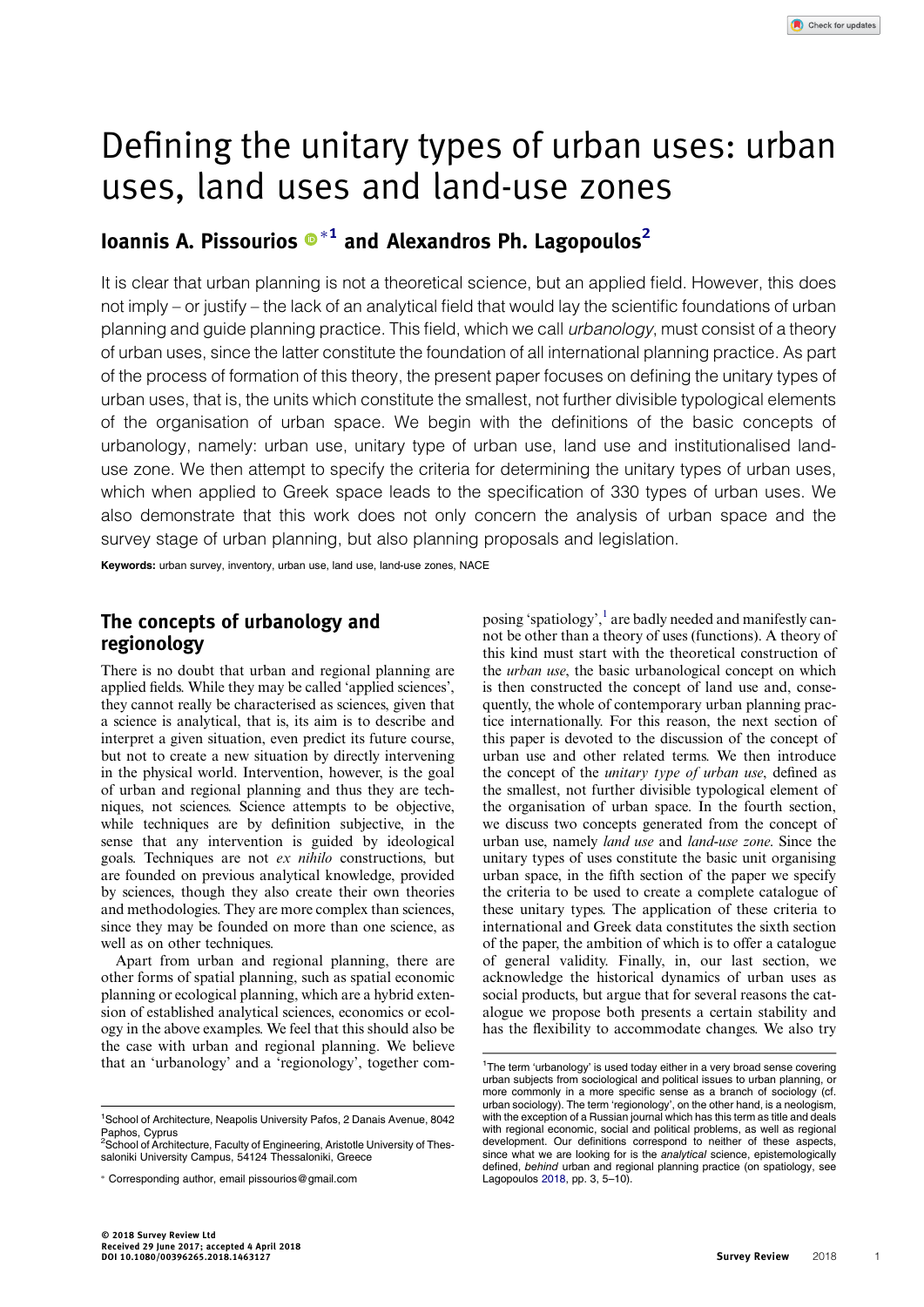<span id="page-2-0"></span>to demonstrate that it does not only concern the analysis of urban space and the survey stage of urban planning, but also planning proposals and legislation.

#### The concept of urban use

Before discussing the concept of urban use, $2$  it is useful to distinguish between four closely related terms: spatial social practice, urban and regional activity, land use, and urban and regional function. Contrary to the new geography of the 50s and 60s, for which space was an autonomous entity, there seems to be no doubt today that space cannot be isolated from its social context. Urban and regional space is the projection of society on geographical space, which as an integral part of society interacts with it, creating a socio-geographical whole. Social systems are activated by social processes, produced by the social practices of social subjects. Some of these practices have no implications for space, but others do: these are the spatial social practices. They take the form of dynamic urban and regional activities, which are different ways of using space.

The term 'activity' is preferred by J. Brian McLoughlin, although he also uses the term 'land use'. He formulates four general systemic elements of space (as a human ecosystem) that he orders into two pairs: the pair of components, namely activities (i.e. urban uses) and the spaces in which they are located (their physical counterpart), and the pair of their connections, namely human communications (between activities) and their channels (their physical counterpart). The four elements of his system are thus founded on a theoretical conception of activities, that is, urban uses, making it clear that his approach is based on a theory of urban uses (McLoughlin [1969](#page-14-0), 34, pp. 77–79).

This dynamic activity of using space, that is, the use of space, results in a determined spatial quality. This is an urban use from the point of view of the subject of the use (a use of space by a subject), but it is an urban or regional function from the point of view of the response of space to the action of the subject (a function of space due to the action of a subject) (Lagopoulos [1994,](#page-14-0) pp. 128–129, 141).

The concept of urban (or regional) use<sup>3</sup> is immediately perceptible and understood, even by the non-specialist, because it has its source in the way we perceive space. Warehouses and workshops, grocery stores, offices, cafés and hotels, schools, residential buildings, sports installations and green spaces are only some of the many different uses which we encounter in contemporary urban space. However, although the concept of use may be easily understood empirically, this does not abrogate the need for a theoretical definition of its content. We define as an urban use the effect of any social activity that acquires a geographical manifestation in urban space. When the land use is spatially manifested, it results in the occupation of a spatial location (i.e. it is localised) and fulfils the following conditions: (a) is a legal entity, (b) has a unified internal functional and administrative organisation and (c) has a stationary material structure which serves as its vehicle (Lagopoulos [1994,](#page-14-0) p. 134).

The condition of being a legal entity is fundamental for the definition of a use, since the recognition of a use by the legal system stresses its social orientation and confirms its importance for the functioning of society. In addition, the legal recognition of a use implies that the use is repetitive, that is, it is subject to a certain level of standardisation, which confirms its existence as a distinct and autonomous unit of the legal and social system. Indeed, the stabilisation of the social orientation of a use, on the one hand, and the consequent consolidation of its functional, administrative, even morphological characteristics, on the other, are mutually linked processes which take place simultaneously. Finally, the criterion of legal recognition is basic in order to distinguish urban uses from other localised human uses which cover individual, but not social, needs, such as for example the activity of sleeping inside a residence.

Indeed, an urban use may be further subdivided in the context of other fields, such as for example architecture, for which a single urban use is divisible into distinct architectural uses (Lagopoulos [1994,](#page-14-0) pp. 133–134). This is why the second criterion, that of a unified internal functional organisation, allows us to treat a set of separate architectural uses as a single functional unit, which is perceived as an urban use. This criterion is crucial for the comprehension of the internal homogeneity of a use and its (relative) autonomy in urban space.

A unified internal organisation does not necessarily imply functional homogeneity. An urban use may be composed of heterogeneous uses, each one of which may also appear autonomously in urban space and thus constitute a distinct urban use. For example, offices may be found either autonomously, in which case they constitute the distinct urban use 'offices', or as part of the set of activities that together constitute an industry. In the latter case, where we have a cluster of different uses (such as the production line, the accounting office, display rooms, warehouses, a cafeteria) but with a single functional and administrative structure, the nature of the urban use is determined by the dominant use which gave birth to and activates the remaining ancillary uses. It is obvious that in the above case, the production line constitutes the original cause and activating force behind the ancillary uses, and for that reason, the cluster is defined as the urban use 'manufacture'. The dominant use of such a cluster usually dominates it spatially as well, by occupying the largest floor space.

In every case, the existence of a unified internal organisation is reflected in the material structure which supports and serves the use. This material structure usually takes the form of a built space (shell) which shelters the activity, but it may be limited to a technically simple construction which does not shelter the use but simply serves as its vehicle, being necessary for its functioning (e.g. the flat surface of a playing field or the bleachers surrounding it). We should clarify that the link between a use and the vehicle that supports it must be structural, not coincidental, since a use is a characteristic of an object and that object is constructed as such because it is the vehicle of a use (Lagopoulos [1994](#page-14-0), p. 133). Of course, there may be borderline cases, such as the stalls of a weekly farmer's market, but these do not alter the general rule that a use and its vehicle are structurally linked. Indeed, the link

<sup>&</sup>lt;sup>2</sup>For this concept and the other main concepts discussed in the present and the following two sections, see also Lagopoulos [\(2018,](#page-14-0) pp. 9–10).<br><sup>3</sup>The concept of urban use coincides with that of regional use, since there is

no break in continuity between urban and regional planning. For the sake of simplicity, the present paper uses the term urban use, though we do not mean to imply that the concept cannot be equally well applied in a regional approach to uses.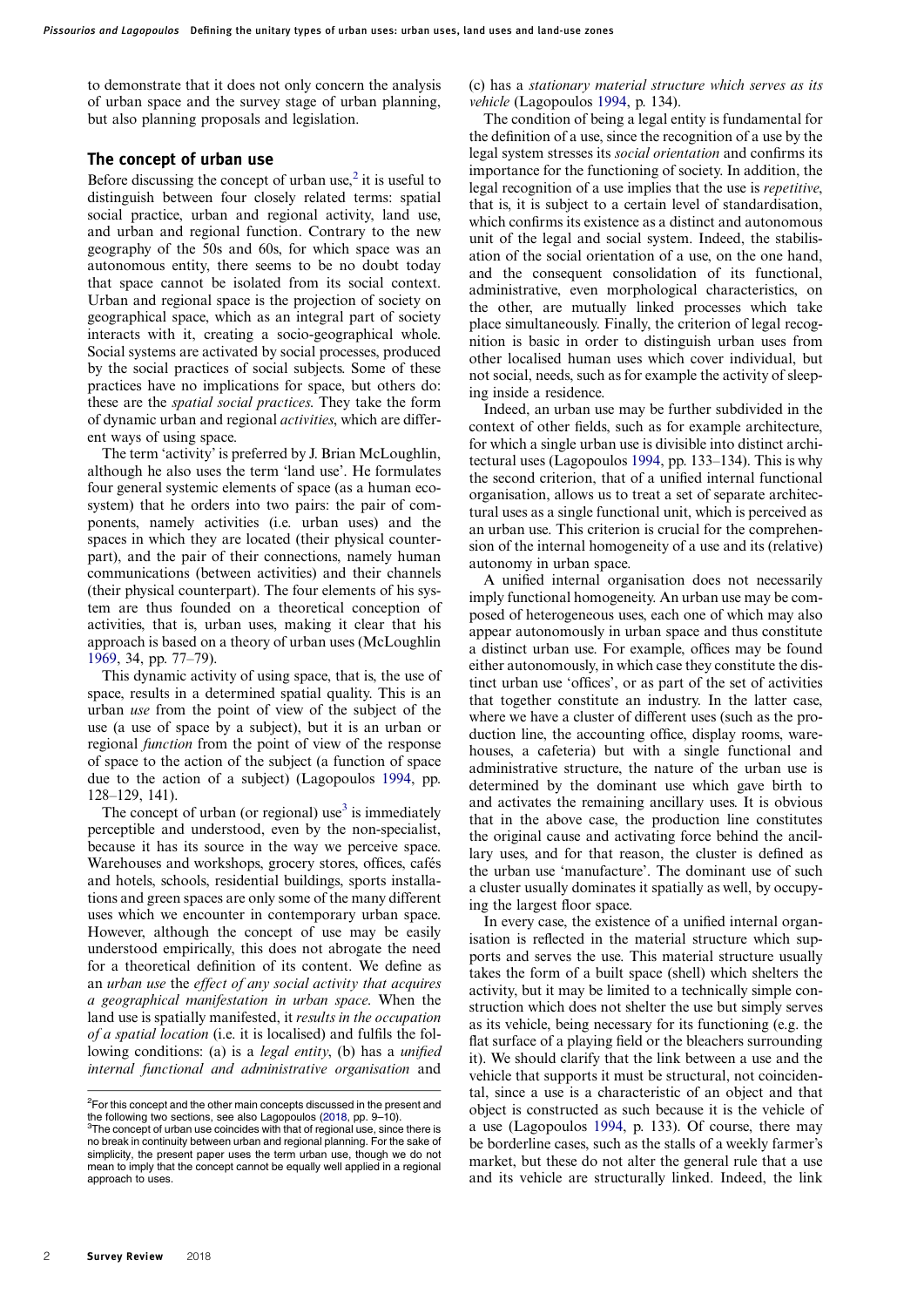<span id="page-3-0"></span>between use and material vehicle is the starting point for the discussion of the social semiotics of urban uses (Lagopoulos [1994,](#page-14-0) pp. 157–164).

Our reference to the material structure is significant for two reasons. First, for the obvious reason that the spatial existence of a use is defined by the surface delineated by the physical limits of its material structure, and thus it is the existence of the latter which allows us to measure the surface area which the use occupies. Second, the differentiation of uses leads to a certain degree of spatial differentiation between them. This spatial differentiation, which is easily perceptible empirically, allows the researcher to distinguish the different uses and their spatial autonomy.

#### The concept of the unitary type of urban use

An urban use is an element of the empirical world. In contrast, the unitary type of urban use is a theoretical concept (the result of a process of abstraction based on empirical data) which refers to the smallest, not-further-divisible organising element of urban space. For example, let us say that we define as 'retail trade in clothing' the retail trade in clothes, furs, and accessories such as gloves, ties, suspenders, etc. It is empirically certain that in urban space we encounter shops which sell all, some, or only one of the above gamut of products. However, the high degree of functional similarity of these shops allows us to group them together in the set of 'shops of the retail trade in clothing', leading to the construction of the corresponding unitary type of urban use. As we can see, the degree of relationship or degree of similarity between the urban uses constitutes the basic criterion for the definition of the unitary types, and at the same time allows us to differentiate between them. The degree of similarity between urban uses is determined by having recourse to the concept of the nature of the use, which also reflects the kind and variety of goods or services which a particular use produces, sells or offers (partial criteria which we will discuss below). We should be careful to differentiate between the theoretical typological concept of the unitary type of urban use as a set and the individual token that corresponds to the smallest designated element in actual, empirical urban space, the single localised urban use, for example, 'Arcadia Meat Market'.

The unitary types of urban uses correspond to sets of actual uses which are closely related to each other, and constitute the indispensable basis of urban planning classification. However, the unitary types are so specialised that in most cases of the analysis of urban space we need to use larger groupings of uses. The process of defining the latter is directly related to the topic of the present paper. To be specific, with the classification of the urban uses, on the basis of a catalogue of the unitary types, we can construct a tree diagram of wider functional groups. The number and contents of these groups are sometimes in practice determined by the researcher, according to the goals of each separate study, although in common planning practice the groups develop gradually, that is, through the modification of some earlier study. This process leads to a sort of stabilisation of their basic structure, which however remains empirically determined. There is, then, a need for a theoretical approach to the issue, an approach which will, of course, take into account what has been achieved empirically. However, although the

question of the classification of the unitary types of urban uses is of crucial practical and theoretical significance for urban analysis and planning, it is an issue beyond the scope of the present paper (but see Pissourios and Lagopoulos [2017](#page-15-0)).

#### The concepts of land use and institutionalised land-use zone

The term *land use* is used both in urban and non-urban (rural) space to refer to the dominant use of a plot of land, covering two separate but interrelated concepts: the theoretical understanding of this phenomenon as an element of the theory of urban planning, and its actual projection onto urban space, that is, its location. For example, the land use of a plot where an industry is located is defined as industrial land use. If, on a parcel of land which by some criterion has been characterised as a unit, more than one urban use is located (a very common case in urban space), then the land use of that parcel is determined by the dominant urban use, or possibly uses, located on it. For example, if in an area dominated by housing, there are also some commercial uses and schools, the land use of the area is defined as housing. The criterion determining the dominant use is the area occupied by the various uses; this is the most common, but not the only criterion, of dominance (for a more detailed presentation of the method for determining land uses, see Lagopoulos et al. [2009](#page-14-0)).

At the same time, the concept of land use is also used by planning legislation, that is, it is a technical legal term used to refer to the specification of a set of urban uses which are legally allowed (and as a result other uses are prohibited) in a particular urban zone. This zone, which has a legal and regulatory character, is the institutionalised land-use zone.

Greek planning legislation specifies a number of such institutionalised zones (Official Government Gazette, Presidential Decree [166](#page-14-0)/D[/6.3](#page-14-0).[1987\)](#page-14-0), which the planner is required to use in order to regulate urban development. It defines nine institutionalised land-use zones, which the Official Government Gazette, unfortunately, calls 'general urban functions' [\(Table 1](#page-4-0)). In each of these zones, only certain urban uses – called 'specific urban functions' – can be located, and these uses determine the character of the zones [\(Table 2\)](#page-4-0).

It is obvious that in [Table 2](#page-4-0), the specific urban functions are presented in the form of an empirical listing of uses in a one-dimensional catalogue, instead of a theoretically consistent hierarchical classification. The result is a quite problematic confusion, with inappropriate and heterogeneous elements presented linearly and empirically in arbitrary order:

- . Unclear terminology (e.g. in function 9, what is meant by 'tourist installations': marinas, which belong in transportation? souvenir shops, which belong in retail trade?);
- . Over-analytical unitary or sub-unitary types of uses unrelated to wider categories (e.g. function 2, 'Small hostels', function 6, 'Restaurants', function 7, 'Coffee shops', function 20, 'Petrol stations and natural gas suppliers');
- . Overlapping types (e.g. function 5, 'Administration' belongs in function 4, 'Offices', while the theatres and cinemas of function 10 are cultural installations,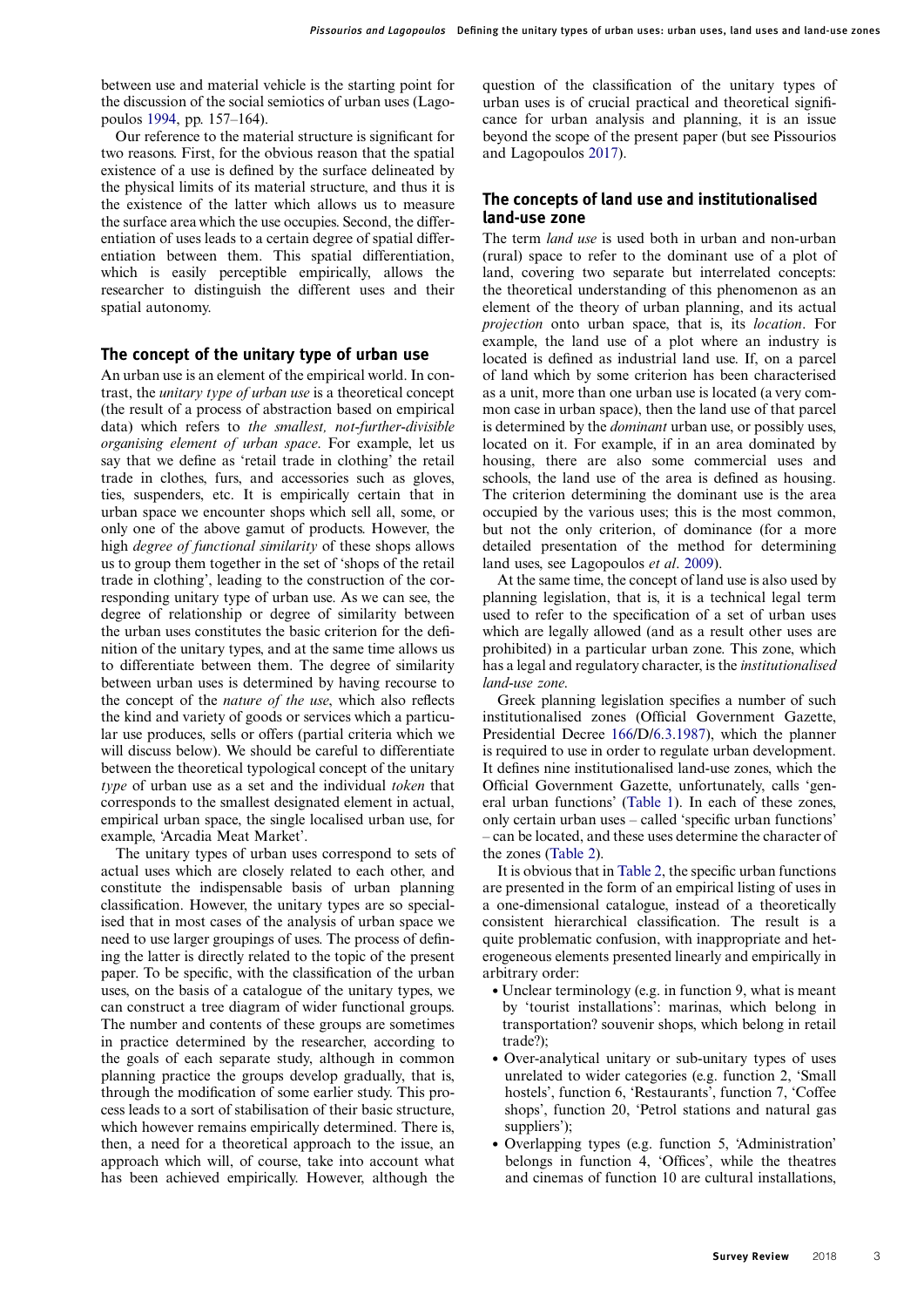<span id="page-4-0"></span>which have their own category in function 11, or leisure activities, which do not exist as a separate category);

- . Confusion of part and whole (e.g. in function 4, 'banks, insurance companies, public services' are all 'offices' – which is separately listed, also in 4);
- . Unclear classifications (e.g. in functions 10, 11, 14, 25, 27: 'etc.') ;
- . Incomplete classifications (e.g. the offices, banks, insurance companies and public services of function 4 are only part of a long list of types of offices, such as stock exchanges, pawn shops, travel agents); and, finally,
- . Related types given widely separate function numbers (e.g. 'Warehouses and storage spaces' are listed as 18, while 'Wholesale trade' as 21).

The lack of systematic classification is confirmed when the same Official Government Gazette attempts to specify the contents of the general urban functions and discovers that some specific urban functions have to be divided into more detailed sets of uses. For example, to specify the character of the 'purely residential' zone, the lawmaker had to further divide the specific urban function of commercial shops, so that the general urban function of 'purely residential' could include only those commercial shops which serve the daily needs of the inhabitants. Of course, although it became necessary to divide the specific urban use of commercial shops into daily, occasional and infrequent retail trade, this fact did not, unfortunately, lead to a revision and completion of the function in Table 2.

It is evident that an exhaustive catalogue of the unitary types of urban uses, which would then serve to define the specific urban functions, would solve all the problems discussed above. It is this gap which the present paper attempts to cover.

# Criteria for defining the unitary types of urban uses

As we mentioned above, the unitary types of urban uses constitute the smallest, not-further-divisible elements of urban space. Examples of unitary types, such as the grocery shop, the barber shop, the tire shop and the tannery, make up a list of uses which reminds us that this nomenclature constitutes the starting point for a definition of the unitary types. The nomenclature of the uses is linked to their historicity, in other words to their origin (in stable social practices) and to the ascription of a particular

#### Table 1 General urban functions, according to the planning legislation in force (Official Government Gazette [166/](#page-14-0)D/[6](#page-14-0) March [1987\)](#page-14-0)

- 1. Purely residential
- 2. General residential
- 3. Urban centres central urban functions local neighbourhood centre
- 4. Non-polluting industry and small industry, industrial and manufacturing park (low to medium degree of pollution)
- 5. Polluting industry and small industry (high degree of pollution) 6. Wholesale trade
- 7. Tourism and leisure
- 8. Open spaces and urban green spaces
- 9. Public services

name, marking them as recognisable units of social and urban space.

Such an onomasiological approach to the definition of the unitary types does not mean that they cannot be defined through the use of more analytical criteria. Generally speaking, the definition of the unitary types is based on the exploration of the similarities and differences which exist between urban uses. These similarities and differences can be found: (a) in the nature of the activity being carried out (McLoughlin [1969](#page-14-0), p. 39), that is, in the last analysis, in the nature of the use, and (b) more specifically, in the kind and variety of the goods or services produced, sold or offered by it.

The differentiation of the nature of the use, that is, the parallel differentiation of the activity which takes place in that space and which corresponds to a specific social practice, is the primary criterion for the differentiation of the unitary types. In any case, the uses are social practices before they are localised and transformed into urban uses (Lagopoulos [1994,](#page-14-0) p. 141) and the separation of uses into manufacture, trade, services, etc. depends on the differentiation of those social practices. The criterion of the nature of the use is the most crucial criterion for defining the unitary types, since each differentiation in the nature of the use leads necessarily to the creation of distinct typologies and ultimately to distinct unitary types of uses.

#### Table 2 Specific urban functions, according to the planning legislation in force (Official Government Gazette [166/](#page-14-0)D/[6](#page-14-0) March [1987\)](#page-14-0)

- 1. Housing
- 2. Small hostels (around 20 beds)
- 3. Commercial shops, shops offering personal services
- 4. Offices, banks, insurance companies and public services
- 5. Administration
- 6. Restaurants
- 7. Coffee shops
- 8. Nightclubs and leisure installations
- 9. Hotels and other tourist installations
- 10. Places of public assembly (theatres, cinemas, conference halls, etc.)
- 11. Cultural buildings and cultural installations in general (libraries, exhibition halls, etc.)
- 12. Educational buildings Elementary education Secondary education Tertiary education Special education
- 13. Religious spaces
- 14. Social services (health centres, daycare centres, retirement homes, etc.)
- 15. Medical buildings (hospitals and clinics)
- 16. Industrial buildings (low, medium, high pollution level)
- 17. a)Small industry (low, medium, high pollution level)
- b)Professional workshops (low, medium, high pollution level) 18. Warehouses and storage spaces
- 19. Parking garages and parking lots
- 20. Petrol stations and natural gas suppliers
- 21. Wholesale trade
- 22. Farming, forestry, animal husbandry, fishing and other agricultural uses
- 23. Commercial exhibition spaces
- 24. Sports installations
- 25. Open public spaces (squares, parks, groves, streets, playgrounds, etc.)
- 26. Public transportation installations
- 27. Other specific uses (military installations, cemeteries, etc.)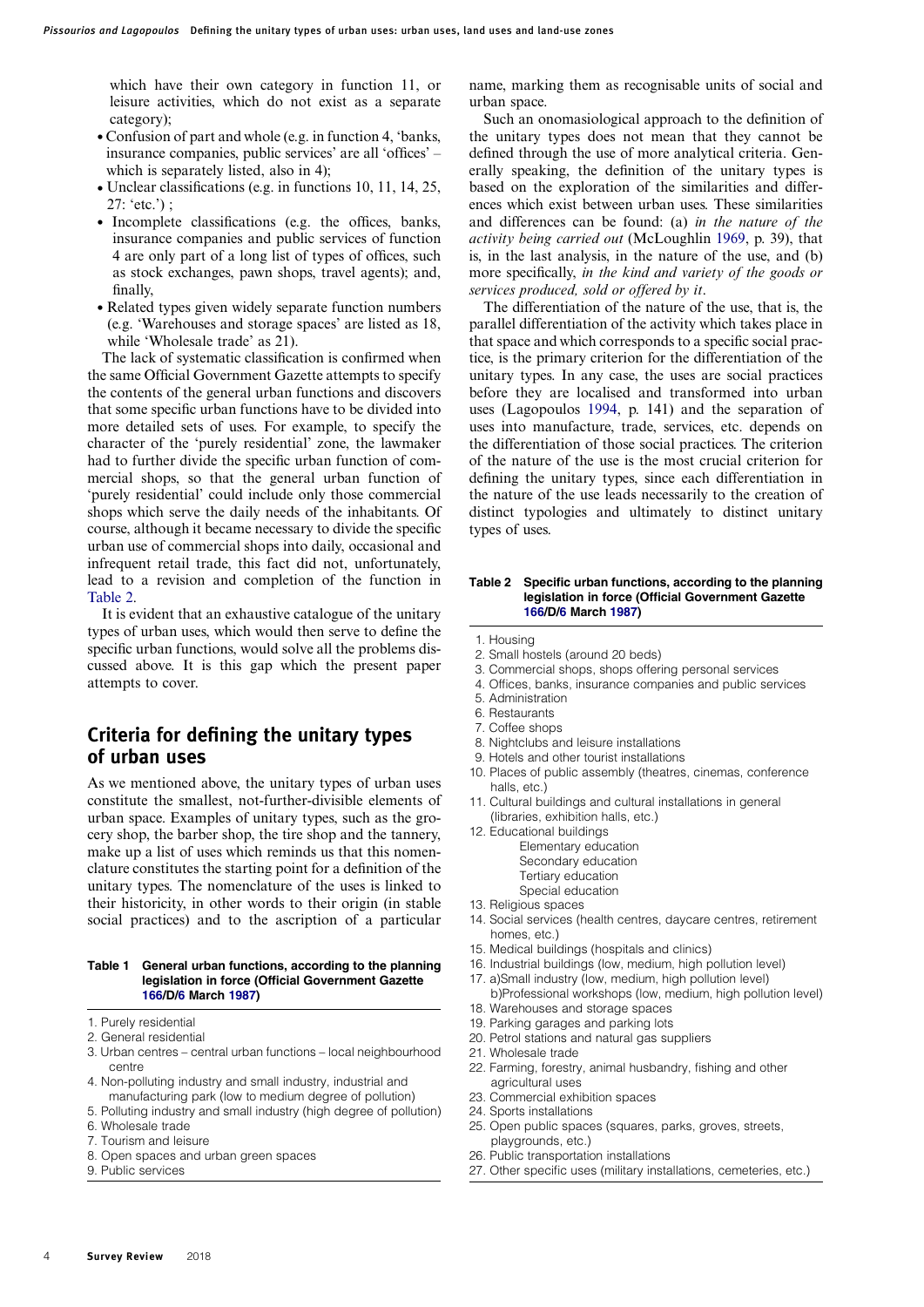<span id="page-5-0"></span>At the same time, of course, there are social sub-practices (such as eating or sleeping) which lead to the formation of architectural uses (e.g. the kitchen, the dining room or the bedroom) in the interior of an urban use. Urban uses, as units, rarely enclose only a single architectural use. Usually an urban use is composed of a set of architectural uses, of which one is dominant and the rest secondary or ancillary to the main use. In cases where the dominant architectural use is common to two urban uses, interest focuses on the secondary architectural uses in order to determine if their differences are such as to justify the classification of the two urban uses in separate unitary types. In addition, different urban uses can be distinguished by the ratio of the space devoted to the partial uses which compose them. For example, although the provision of accommodations is the dominant activity of both hotels and motels, motels usually have smaller spaces for dining, leisure activities and retail trade and larger parking areas than hotels, and may also include uses which are not included in hotels, such as petrol stations. In other words, although these two urban uses have the same dominant use and have most of their ancillary uses in common, the existence of certain differences in the set of ancillary uses, and mainly the different ratios of space devoted to the latter, leads to their definition as two distinct unitary types of urban uses.

There is also a group of criteria for the definition of the unitary types that follows from the kind and variety of goods or services which are produced, sold or offered to the customers of a use. The first sub-criterion, the kind of goods or services offered, is the basis for the distinction between a pharmacy and a grocery store, since the nature of their activity (retail trade) is the same in both cases. The second sub-criterion, the variety of goods or services offered, is the basis for the distinction between a grocery store and a supermarket, since the first is limited to retail trade in food and drink, while the second has a larger variety of goods for sale, from food and drink to household goods, clothing, footwear, and small electrical and electronic appliances.

At this point, we need to note that the application of these criteria for the definition of the unitary types does not lead to a single set of such types, but to a number of variants, until we arrive at a matrix which satisfies to the highest possible degree the combination of theoretical criteria and empirical requirements. The unitary types, like the unitary elements of any science, are nothing but discontinuous concepts which divide up the continuum of reality. The sections of this division correspond to concepts, which refer to groups or categories of relatively similar objects or events. The division may lead to a large population of unitary elements, where every element shows a high degree of internal consistency and at the same time there are only minor differences between the elements, or it may lead to a smaller population of elements, where each element shows a lesser degree of internal homogeneity and there are pronounced differences between the elements.

The above process, in urban planning as in other fields, must not be understood as an abstract theoretical process during which the particular preferences and choices of each researcher are what determines the size of the sections of the division. The division and the unitary elements which result from it need to correspond to sections of reality which by common agreement show a

certain autonomy, that is, are both founded in material social practices and perceived semiotically by the society as distinct units. For this reason, the measure used in the division and creation of unitary types must be consistent with the existing onomasiology of the uses (grocery store, barber shop, tire shop, tannery, etc.), since the acquisition of a particular name implies the recognition of a degree of commonly accepted autonomy of the object named. In conclusion, because of the de facto link between the proposed unitary types and reality, the influence of each individual researcher on the definition of the unitary types is insignificant, limited as it is to minor differences.

# A catalogue of the unitary types of urban uses

So far, there has been no exhaustive catalogue of the unitary types of urban uses, in Greece or internationally. However, there are several exhaustive catalogues of the unitary types of economic activities, such as for example the various editions of NACE, the statistical classification of economic activities in the European Community, the most recent edition being NACE Rev. 2 (Eurostat [2008](#page-14-0)). The unitary types of economic activities are of particular interest to the present paper, since they have important similarities with the unitary types of urban uses (Lagopoulos [1994,](#page-14-0) p. 135, [2009](#page-14-0), p. 149): there is a close relationship between the economic and the urban planning point of view on the definition of unitary types, because 'the close relationship between use value and exchange value in capitalism leads to a tendency for the unitary elements of urban analysis and economic analysis to coincide; a tendency which, however, is not absolute' (Lagopoulos [1994,](#page-14-0) p. 135). In practice, their relationship derives from the fact that the interest of both urban planning and economics focuses on the definition of the nature of the activity carried out in the particular geographic space occupied by each use. For the definition of economic activities, the uses to which the goods and services are put and the inputs, the process and the technology of production are also taken into account (Eurostat [2008,](#page-14-0) p. 21), criteria which do not interest urban planning.

Because it is necessary for the catalogue of the unitary types of uses to be exhaustive, the only systematic and holistic point of departure available to the researcher is the NACE classification. However, because of the differences between the unitary types of urban uses and the unitary types of economic activities, we need to make a systematic conversion of the latter to the former, a process which, as we shall see below, leads to important partial differences between the two classifications, in spite of their basic relationship. For this process, we used NACE Rev. 2, which includes 615 unitary types of economic activities. It is a classification system built on the basis of four hierarchical levels, the lowest level of which, corresponding to our catalogue of unitary types, consists of four-digit numerical codes (classes).

Beyond this source, with its inherent limitation that it only concerns economic activities, the international corpus that we consulted includes two other broad sources. The first is Greek legislation, urban planning legislation and legislation concerning individual uses, both of which are discussed in this paper, as well as Greek studies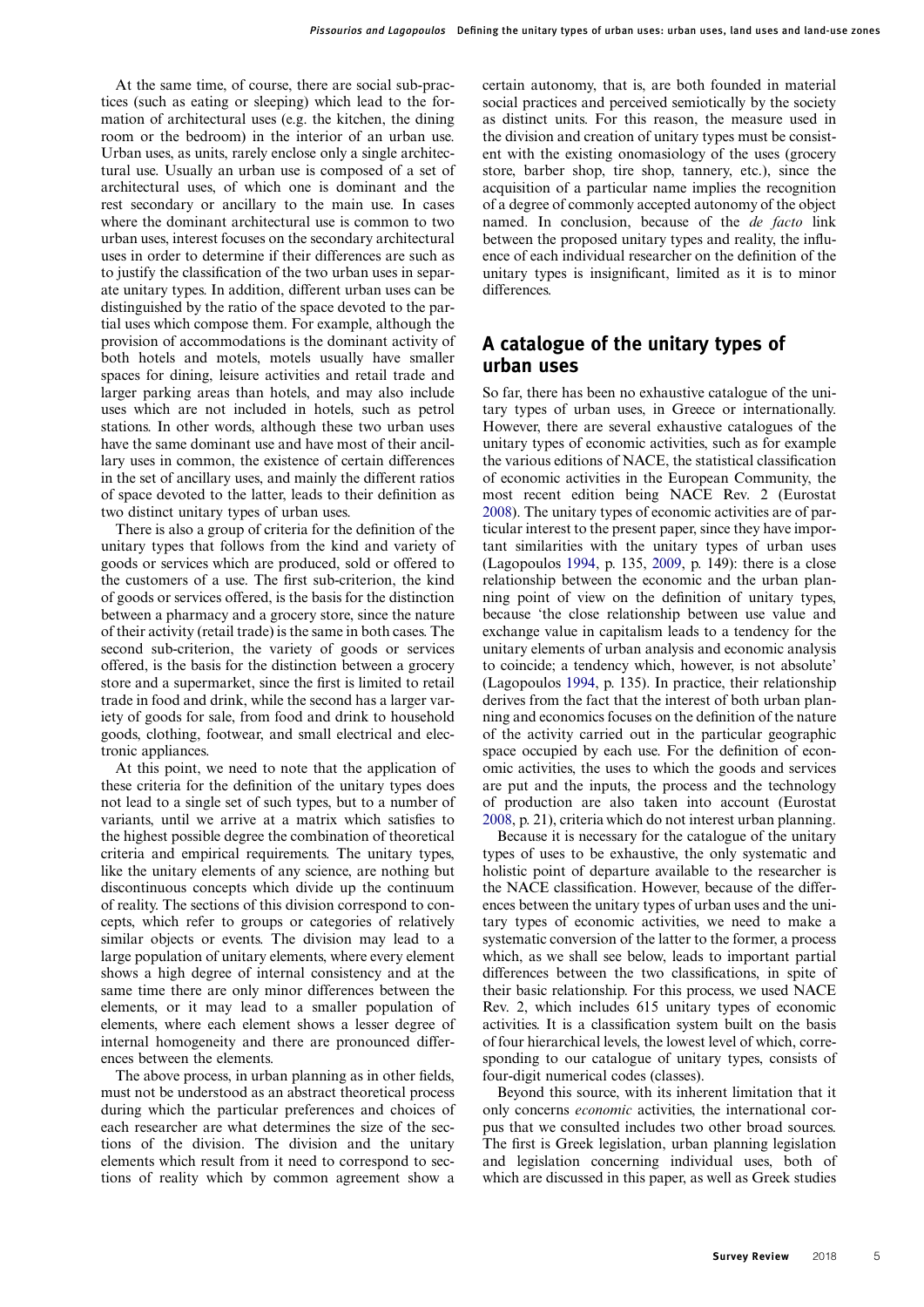<span id="page-6-0"></span>on the nature and indicators of urban uses. The second source, urban planning standards, has a normative character, but prescribes entities of the same nature as those identified by the analytical approach. In this context, we examined the urban planning legislation and development plans of a number of countries and regions, more specifically Greece (see Ministry of Regional Planning, the Settlement and the Environment [1983](#page-14-0), Official Government Gazette [1987,](#page-14-0) National Cadastre and Mapping Agency S.A. [2003](#page-14-0)); Great Britain (see Core Strategy Studies, e.g. Manchester City Council [2012\)](#page-14-0); Italy (see the rapporti massimi – maximum relations – in the Decreto Interministeriale [1444](#page-14-0)/[2.4](#page-14-0).[1968\)](#page-14-0); Germany (on the basis of the Flächennutzungsplan – Preliminary Land-use Plan – of certain municipalities, e.g. Stadt Plauen Fachgebiet Stadtplanung [2010\)](#page-15-0); California (on the basis of the Sacramento General Plan, e.g. City of Sacramento [2015](#page-14-0)); and Hong Kong (Planning Depart-ment [2017\)](#page-15-0).<sup>4</sup> Such a comparative and comprehensive study, to our knowledge, has not been undertaken before.

In the conversion of the 615 numerical codes of economic activities of NACE Rev. 2, we encountered five different cases: (a) direct correspondence of the code with a unitary type of urban use; (b) subdivision of the code into more than one unitary type; (c) consolidation of codes before correspondence with a unitary type; (d) deletion of some codes, since no correspondence could be found to any urban use and (e) addition of unitary types which do not appear in NACE Rev. 2.

The process of translating the four-digit numerical codes of economic activities into unitary types of urban uses revealed that direct correspondence between a fourdigit code and a unitary type was possible in only a minority of cases. As for the subdivision of a code, a characteristic example of an extremely general economic activity (from the planning point of view) is NACE code 93.11, which covers everything from football stadiums to tennis courts and from car racetracks to golf courses, and which for planning purposes had to be analysed into 13 different unitary types of uses. On the other hand, the economic sector of wholesale trade is exceptionally specialised from the planning point of view, since for economic purposes it is organised into 48 unitary types, while the planning point of view needs to distinguish only 6. A similar case is the manufacturing sector.

In some cases, both the subdivision of a four-digit code into partial economic activities, and the combination of one of these with one or more different four-digit codes of economic activities, were necessary in order to create a correspondence with a single unitary type of urban use. For example, the unitary type of use 'Retail sale of telecommunications equipment and services in specialised stores' includes all of NACE code 47.42, 'Retail sale of telecommunications equipment in specialised stores', together with part of code 61.90, 'Other telecommunications activities', which relates to the provision of telecommunications services and to the activities of telecommunications resellers.

In addition, a significant number of unitary types of economic activity do not correspond to any unitary type of urban use, since they refer to activities which either are not permanently connected to the space where they take place, or are secondary and for that reason included in other uses. For example, NACE code 01.6, 'Support activities to agriculture and post-harvest crop activities', includes activities incidental to agricultural production (e.g. trimming of fruit trees), as well as post-harvest crop activities (e.g. preparation of fields), in other words, occasional or ancillary activities which are covered by the dominant activity. Another example is fishing (code 03.1), which is certainly an economic activity, but which is not limited to a specific space and thus cannot be listed as an urban use, in contrast, for example, to aquaculture (code 03.2), which is spatially located and can thus constitute a unitary type of use. The 25 fourdigit codes of NACE Rev. 2 which were not used to define unitary types of urban uses appear in [Table 3.](#page-7-0)

Finally, 24 unitary types were added which do not correspond to any codes in NACE Rev. 2, since either they are not economic activities (e.g. residences, prisons and playgrounds), or they have not been added to the classification (e.g. schools of martial arts). These 24 types are listed below, with in parenthesis their number in [Table](#page-8-0) [4](#page-8-0): fishing wharf (12), public toilets (78), customs houses (89), coffee roaster: retail sale of coffee and dried fruits in specialised stores (108), retail sale of organic food products in specialised stores (111), locksmith: retail sale of padlocks, locks, keys, hinges and the like; provision of key duplication services (129), retail sale of electrical wiring and fittings and other electrical equipment (130), retail sale of plumbing and heating equipment (131), retail sale of scale models, arts and crafts equipment and materials (140), sex shop: retail trade of sex products (141), brothels and escort services (166), patisseries, pastry shops and donut shops: provision of confectioneries to seated customers (203), fun parks for children (206), local administration offices (216), conference centres (286), exhibition halls, showrooms and trade shows (287), cemeteries and memorial parks (291), refugee camps (301), prisons (308), housing(323), urban greenery (326), playgrounds (327), urban squares (328) and neighbourhood parks and open green spaces (329). The final results of the above process is shown in [Table 4](#page-8-0), which lists the 330 unitary types of urban uses which we identified.

Although the definition of the unitary types and their correspondence to the NACE codes of economic activity was generally clear, in some cases the definition of the unitary types required additional research and bibliography to allow a greater depth of analysis. These cases, which concerned shops selling food, drink and/or sweets to seated or non-seated customers, hotels, sports installations and green spaces, were drawn from Greek legislation and the other sources of our corpus referred to above, and are discussed below.

The shops selling food, drink and/or sweets to seated or non-seated customers were organised into five unitary types of urban uses. This definition was based on a Greek source (see Official Government Gazette, Ministerial Decree [526](#page-14-0)/B/[24.9.1983](#page-14-0)) where according to the activity taking place they are divided into: (a) shops selling drinks, without food, to seated customers, which includes traditional and modern cafés, bars and beach bars (our code 201); (b) shops which prepare and/or

<sup>4</sup> See analytically on the above (Pissourios [2010,](#page-15-0) pp. 345–396, [2012](#page-15-0), [2015](#page-15-0)). The theoretical background for the selection of the countries of the EU was Peter Newman and Andy Thornley's [\(1996,](#page-14-0) pp. 28–35) typology of the legal-administrative regions of Europe. They distinguish four such families in the EU: the British, the Napoleonic (whence our selection of Greece and Italy), the Germanic and the Scandinavian.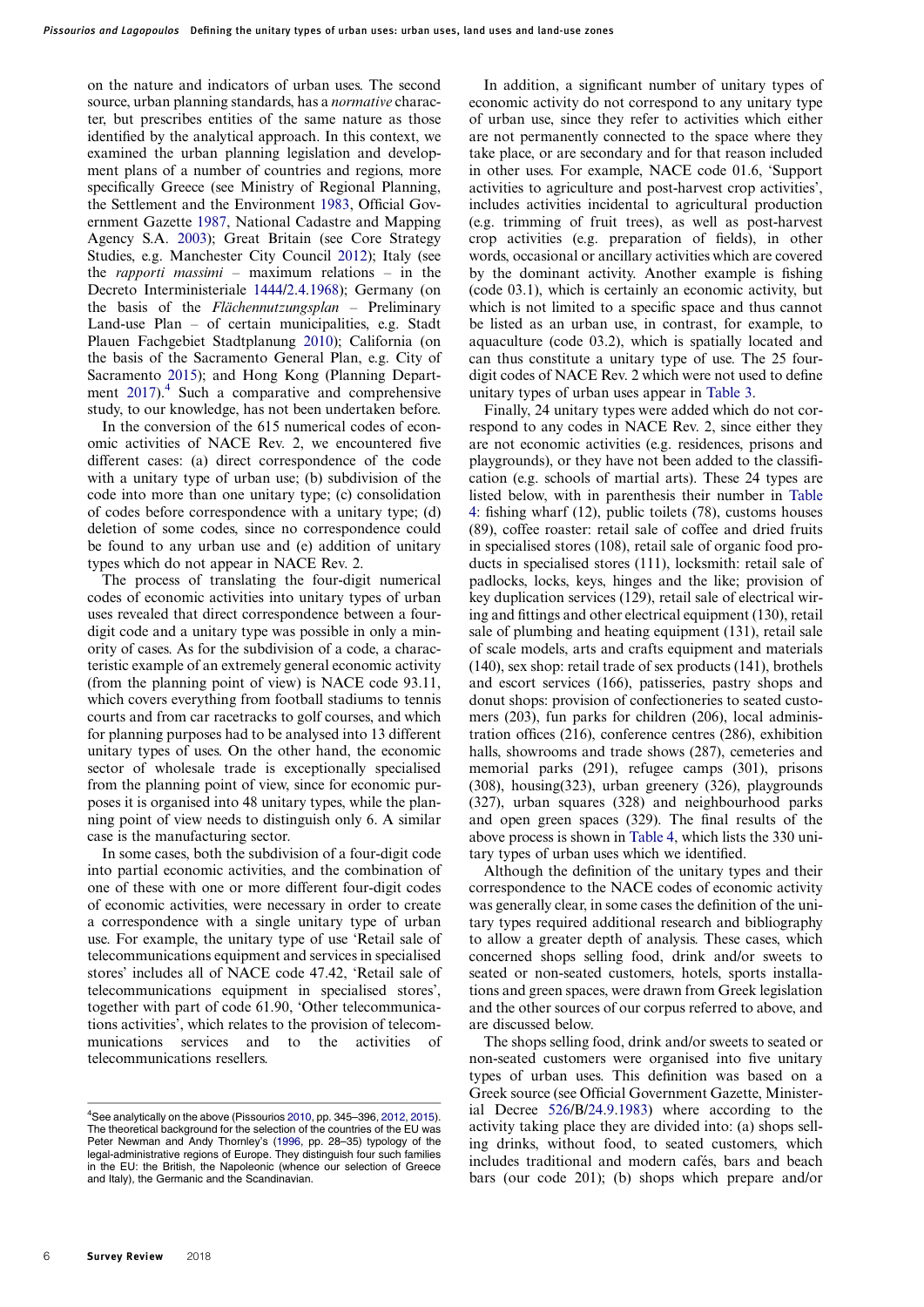<span id="page-7-0"></span>

| Table 3 Economic activities included in NACE Rev.2 which |
|----------------------------------------------------------|
| were not used in the definition of the unitary types     |
| of urban uses                                            |

| <b>NACE Rev.2</b><br>Code | Number of four-<br>digit numerical<br>codes included | Description of the<br>economic activity                                                                          |
|---------------------------|------------------------------------------------------|------------------------------------------------------------------------------------------------------------------|
| 01.5<br>01.6              | 1<br>4                                               | Mixed farming<br>Support activities to<br>agriculture and post-harvest<br>crop activities                        |
| 01.7                      | 1                                                    | Hunting, trapping and related<br>service activities                                                              |
| 02.3                      | 1                                                    | Gathering of wild growing<br>non-wood products                                                                   |
| 02.4                      | 1                                                    | Support services to forestry                                                                                     |
| 03.1                      | $\overline{c}$                                       | Fishing                                                                                                          |
| 09                        | $\overline{c}$                                       | Mining support service<br>activities                                                                             |
| 33.2                      | 1                                                    | Installation of industrial<br>machinery and equipment                                                            |
| 49.1                      | 1                                                    | Passenger rail transport,<br>interurban                                                                          |
| 49.2                      | 1                                                    | Freight rail transport                                                                                           |
| 49.31                     | 1                                                    | Urban and suburban<br>passenger land transport                                                                   |
| 52.24                     | 1                                                    | Cargo handling                                                                                                   |
| 47.91                     | 1                                                    | Retail sale via mail order<br>houses or via Internet                                                             |
| 47.99                     | 1                                                    | Other retail sale not in stores,<br>stalls or markets                                                            |
| 62.03                     | 1                                                    | Computer facilities<br>management activities                                                                     |
| 77.4                      | 1                                                    | Leasing of intellectual<br>property and similar products,<br>except copyrighted works                            |
| 88.1                      | 1                                                    | Social work activities without<br>accommodations for the<br>elderly and disabled                                 |
| 97                        | 1                                                    | Activities of households as<br>employers of domestic                                                             |
| 98                        | $\overline{c}$                                       | personnel<br>Undifferentiated goods and<br>services producing activities<br>of private households for own<br>use |

serve food, with or without accompanying drinks, to seated customers, such as restaurants, fish taverns, grill houses, pizza restaurants, snack bars and dining clubs (code 202); (c) shops which prepare and serve sweets and all kinds of dairy products to seated customers, such as patisseries, milk bars, pastry shops and donut shops (code 203); (d) shops selling food and drink for immediate consumption to non-seated customers, such as street food stalls, canteens and coffee shops (code 204) and (e) night clubs (code 205).

Another special case concerns the definition of the unitary type of hotels, since hotels are complex uses which serve and offer a wide variety of different activities, among which the provision of accommodations is primary, followed by leisure. The various functional and architectural types of hotels (classical hotels, motels, furnished rooms and classical hotels with furnished apartments, see Official Government Gazette, Presidential Decree [43](#page-15-0)/Α[/7.3](#page-15-0).[2002\)](#page-15-0) provide these two dominant uses in different combinations, further differentiated by the rating ('stars') of the hotel. Although the provision of accommodations always remains the dominant activity

in all the functional and architectural types of hotels, they vary significantly in their provision of recreational activities. As a result, two unitary types were created to allow for differentiation between hotels where the provision of recreational activities constitutes a significant part of their services, and other hotels where recreational services are limited. This distinction was made on the basis of the functional and architectural type to which the hotel belongs and the number of stars in its rating. The number of stars a hotel has plays an important part in the distinction, since a rating of a certain number of stars requires a hotel to satisfy specific technical specifications and provide particular services to its customers (see the above Official Government Gazette). Generally speaking, the more stars the hotel has, the more services it is required to offer its guests, and thus, the more recreational activities it provides.

Specifically, according to the Official Government Gazette, classical hotels must have at least 10 rooms with or without private bath, common areas for the reception, meeting, dining and recreation of its customers, and service areas, on the basis of which they are classified into categories of one to five stars. Motels must have at least ten bedrooms with private bath and the same architectural uses as above; they are designed primarily for customers travelling by automobile, and for this reason are required to provide one parking space for each room and parking spaces for tourist buses, as well as petrol stations; they are classified into three-star and four-star categories. Hotels of the type 'furnished rooms' provide apartments of one, two or more main rooms with complete bath and small kitchen area and the same architectural uses as above; they are classified into categories of one to five stars. Hotels of the type 'classical hotels with furnished apartments' (hotels of mixed type) have rooms with bath and/or apartments of one, two or more main rooms with complete bath and small kitchen area, and the same architectural uses as above, and in addition shops for the convenience of their customers. Hotels of the mixed type must have at least 300 beds and are classified as four-star or five-star.

When we combine the requirements for each of the above types of hotels with the requirements for the various categories of stars, we find that in five-star classical hotels, in four- or five-star hotels of the type 'furnished rooms' with more than 300 beds, and in classical hotels with furnished apartments of whatever star rating, recreational activities make up a significant part of the services offered by the hotel. In the other hotels, that is, classical hotels of four stars or less, motels of whatever star rating, and hotels with furnished rooms with fewer than 300 beds and four stars or less, recreational services are limited. On the basis of the above, we created the two unitary types below:

(a) Hotels, motels and hostels providing short-term accommodations (code 196), including: classical hotels with less than four stars, motels independently of their star rating, and hotels of the type 'furnished rooms' with fewer than 300 beds and four stars or less.

(b) Hotels providing accommodations and recreation (code 197), including: five-star classical hotels, hotels of the type 'furnished rooms' with more than 300 beds and a four- or five-star rating, and classical hotels with furnished apartments independently of their star rating.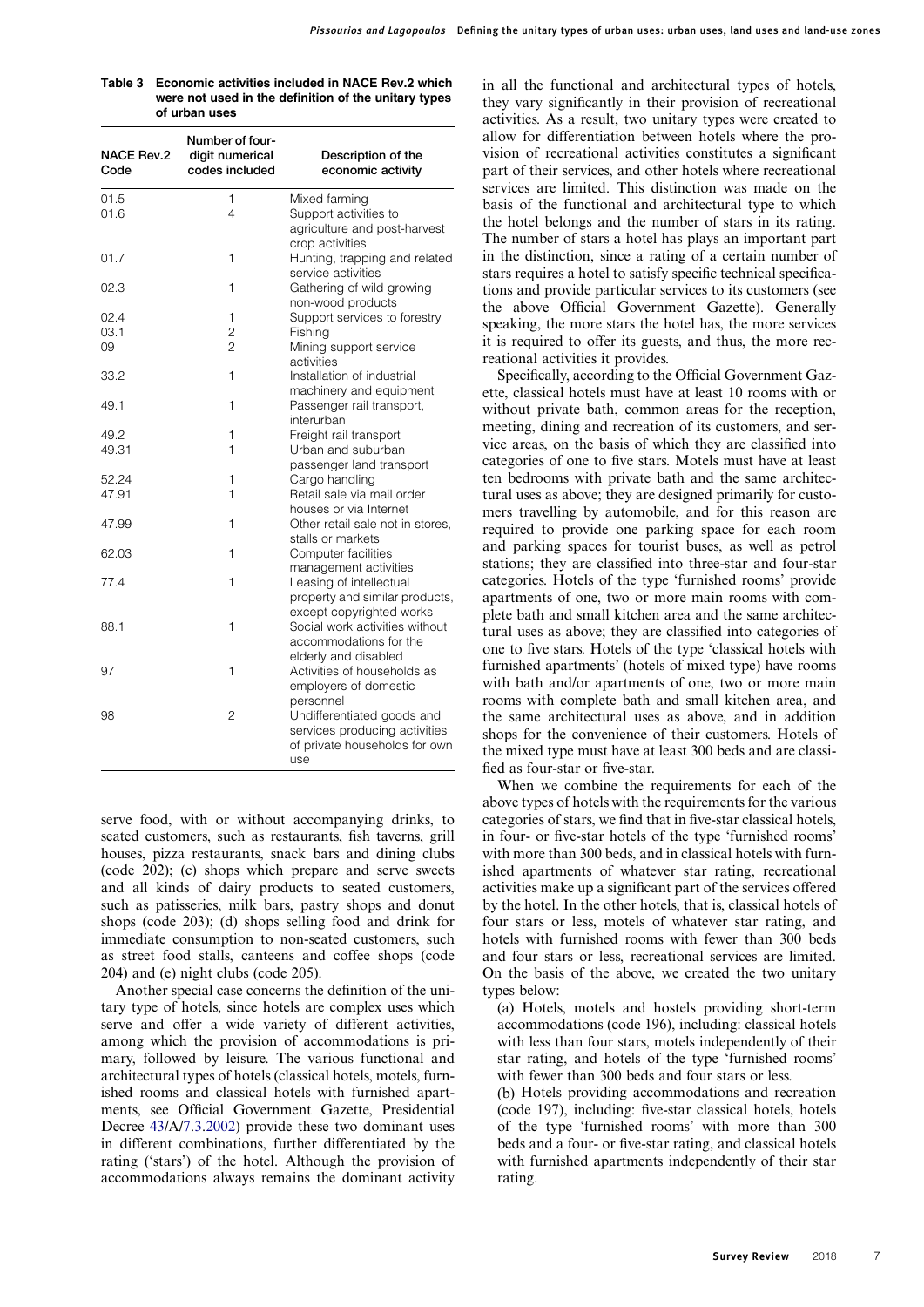<span id="page-8-0"></span>

|  | Table 4 The unitary types of urban uses and their relation to the code numbers of NACE Rev.2 |  |  |  |  |
|--|----------------------------------------------------------------------------------------------|--|--|--|--|
|--|----------------------------------------------------------------------------------------------|--|--|--|--|

|              | Unitary types of urban uses                                                                                         | <b>NACE Rev.2 codes</b>                              |
|--------------|---------------------------------------------------------------------------------------------------------------------|------------------------------------------------------|
| $\mathbf{1}$ | Cultivation of cereals, rice, leguminous crops, oil seeds and other non-perennial<br>crops in open fields           | 01.11, 01.12, 01.14-01.19                            |
| 2            | Cultivation of vegetables, roots, tubers in open fields                                                             | 01.13                                                |
| 3            | Cultivation of non-perennial crops in greenhouses                                                                   | 01.13                                                |
| 4            | Cultivation of perennial crops in open fields                                                                       | 01.2                                                 |
| 5            | Plant nurseries                                                                                                     | 01.3                                                 |
| 6            | Animal husbandry                                                                                                    | 01.41-01.46, 01.49                                   |
| 7            | Poultry farming                                                                                                     | 01.47, 01.49                                         |
| 8            | Apiculture and production of honey and beeswax                                                                      | 01.49                                                |
| 9            | Sericulture and raising of other insects<br>Slaughterhouses                                                         | 01.49<br>10.1                                        |
| 10<br>11     | Forestry and logging in planted forest                                                                              | 02.1, 02.2                                           |
| 12           | Fishing wharf                                                                                                       | No code                                              |
| 13           | Aquaculture facilities                                                                                              | 03.2                                                 |
| 14           | Mining of solid, liquid or gas minerals                                                                             | 05.1, 05.2, 06.1, 06.2, 07.1, 07.2                   |
| 15           | Quarrying                                                                                                           | 08.1, 08.91, 08.92, 08.93, 08.99                     |
| 16           | Salt production by evaporation of sea water or other saline waters                                                  | 08.93                                                |
| 17           | Production and transmission of electricity                                                                          | 35.11, 35.12                                         |
| 18           | Production of natural gas                                                                                           | 35.21                                                |
| 19           | Production and distribution of steam and hot water                                                                  | 35.30                                                |
| 20           | Manufacture of coke and refined petroleum products                                                                  | 19                                                   |
| 21           | Manufacture of wood and wooden raw materials                                                                        | 16.1, 16.21, 16.24                                   |
| 22           | Manufacture of paper                                                                                                | 17.11, 17.12                                         |
| 23           | Manufacture of basic metals                                                                                         | 24                                                   |
| 24<br>25     | Manufacture of basic chemicals and plastics in primary form<br>Manufacture of non-metallic structural raw materials | 20.1<br>23.2, 23.5, 23.6, 23.7, 23.99                |
| 26           | Manufacture of wooden structural raw materials                                                                      | 16.22, 16.23                                         |
| 27           | Manufacturing of non-metallic building and construction products                                                    | 23.11, 23.12, 23.14, 23.3, 23.41-23.43               |
| 28           | Manufacturing of structural metal products                                                                          | 25.1                                                 |
| 29           | Manufacture of furniture                                                                                            | 31.01, 31.02, 31.09                                  |
| 30           | Manufacture of wooden products                                                                                      | 16.29                                                |
| 31           | Manufacture of paper products                                                                                       | 17.2                                                 |
| 32           | Manufacture of rubber and plastic products                                                                          | 22                                                   |
| 33           | Manufacture of glass and ceramic products                                                                           | 23.13, 23.19, 23.44, 23.49, 23.91                    |
| 34           | Manufacture of fabricated metal products other than machinery and equipment                                         | 25.2, 25.3, 25.5-25.9                                |
| 35           | Manufacture of machinery and equipment                                                                              | 28                                                   |
| 36           | Manufacture of weapons and ammunition                                                                               | 25.4                                                 |
| 37           | Manufacture of textiles<br>Manufacture of carpets and rugs                                                          | 13.1, 13.2, 13.3, 13.91, 13.92, 13.94–13.99<br>13.93 |
| 38<br>39     | Tanning and dressing of leather; dressing and dyeing of fur                                                         | 15.11                                                |
| 40           | Manufacture of leather and fur apparel                                                                              | 14.11, 14.2, 15.12, 15.20                            |
| 41           | Manufacture of apparel other than fur and leather apparel                                                           | 14.12-14.19, 14.3                                    |
| 42           | Production of olive oil                                                                                             | 10.41                                                |
| 43           | Flour mill                                                                                                          | 10.61                                                |
| 44           | Production and distilling of grape must                                                                             | 11.02                                                |
| 45           | Manufacture of food products, beverages and tobacco products                                                        | 10, 11, 12                                           |
| 46           | Manufacture of chemicals and chemical products                                                                      | 20.2, 20.3, 20.5, 20.6                               |
| 47           | Manufacture of basic pharmaceutical and cosmetic chemical products                                                  | 20.4, 21                                             |
| 48           | Manufacture of bicycles and invalid carriages                                                                       | 30.92, 30.99                                         |
| 49           | Manufacture of motorcycles, motor vehicles, trailers and semi-trailers                                              | 29, 30.91                                            |
| 50           | Manufacture of railway locomotives and rolling stock                                                                | 30.2<br>30.1                                         |
| 51<br>52     | Building of ships and boats<br>Manufacture of aircraft, spacecraft and related machinery                            | 30.3                                                 |
| 53           | Repair of ships, boats, aircrafts, spacecrafts, locomotives and of other transport                                  | 33.15-33.17                                          |
|              | equipment                                                                                                           |                                                      |
| 54           | Manufacture of military fighting vehicles                                                                           | 30.4                                                 |
| 55           | Manufacture of electrical products                                                                                  | 27                                                   |
| 56           | Manufacture of computer and electronic products                                                                     | 26.1-26.4, 26.51, 26.6, 26.7                         |
| 57           | Manufacture of optical instruments and photographic equipment                                                       | 26.7                                                 |
| 58           | Manufacture of magnetic and optical media                                                                           | 26.8                                                 |
| 59           | Printing and service activities related to printing                                                                 | 18.1                                                 |
| 60           | Reproduction of recorded media                                                                                      | 18.2                                                 |
| 61           | Manufacture of mattresses                                                                                           | 31.03                                                |
| 62           | Manufacture of jewellery, bijouterie and related articles                                                           | 32.1<br>26.52                                        |
| 63<br>64     | Manufacture of watches and clocks<br>Manufacture of musical instruments                                             | 32.2                                                 |
| 65           | Manufacture of games and toys                                                                                       | 32.4                                                 |
| 66           | Manufacture of medical and dental instruments and supplies                                                          | 32.5                                                 |
| 67           | Manufacture of sports goods                                                                                         | 32.3                                                 |
|              |                                                                                                                     |                                                      |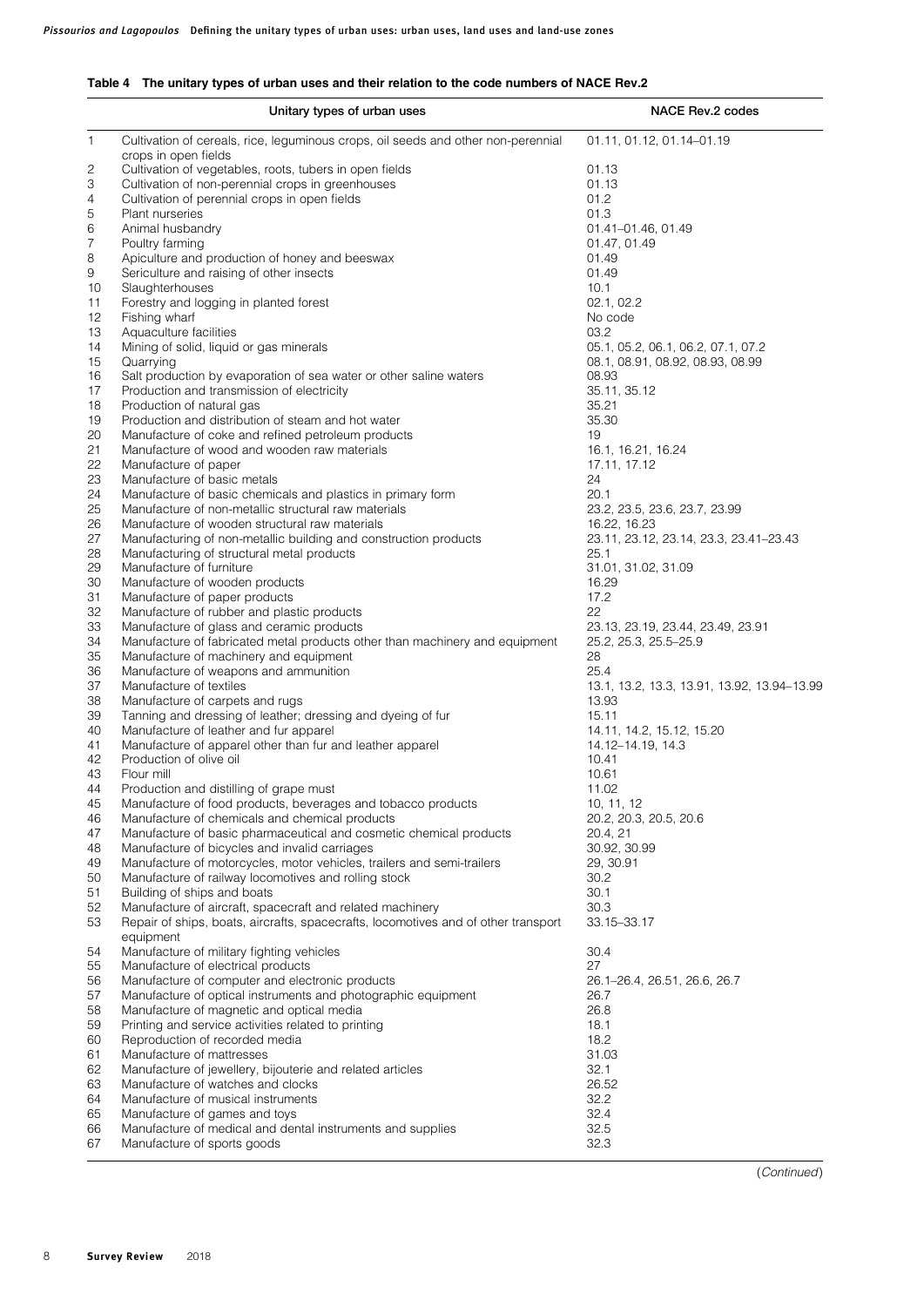|          | Unitary types of urban uses                                                                                        | NACE Rev.2 codes          |
|----------|--------------------------------------------------------------------------------------------------------------------|---------------------------|
| 68       | Materials recovery                                                                                                 | 38.3                      |
| 69       | Manufacturing n.e.c.                                                                                               | 32.9, 82.92               |
| 70       | Infrastructure related to distribution of fuels and other products through mains                                   | 35.22, 49.52              |
| 71       | Infrastructure related to distribution of electricity                                                              | 35.13                     |
| 72       | Infrastructure related to water collection, treatment and supply                                                   | 36                        |
| 73       | Infrastructure related to waste treatment and disposal                                                             | 38.2                      |
| 74       | Infrastructure related to television, radio and data broadcasting and other<br>telecommunication activities        | 60, 61                    |
| 75       | Railroad infrastructure, other than terminal facilities                                                            | 52.21                     |
| 76       | Water transport infrastructure, other than terminal facilities                                                     | 52.22                     |
| 77       | Air transport infrastructure, other than terminal facilities                                                       | 52.23                     |
| 78       | Public toilets                                                                                                     | No code                   |
| 79       | Railway passenger terminal facilities                                                                              | 52.21                     |
| 80       | Port passenger terminal facilities                                                                                 | 52.22                     |
| 81       | Air transport passenger terminal facilities                                                                        | 52.23                     |
| 82       | Bus passenger terminal facilities                                                                                  | 52.21                     |
| 83       | Terminal facilities of other land transport passengers                                                             | 49.39                     |
| 84       | Taxi operation facilities                                                                                          | 49.32                     |
| 85       | Road freight terminal facilities<br>Rail freight terminal facilities                                               | 52.21<br>52.21            |
| 86       | Port freight terminal facilities                                                                                   | 52.22                     |
| 87<br>88 | Air freight terminal facilities                                                                                    | 52.23                     |
| 89       | Custom houses                                                                                                      | No code                   |
| 90       | Postal and courier activities                                                                                      | 53                        |
| 91       | Car parking facilities                                                                                             | 52.21                     |
| 92       | Marinas                                                                                                            | 93.29                     |
| 93       | Wholesale of agricultural raw materials and live animals                                                           | 46.2                      |
| 94       | Wholesale of food, beverages and tobacco                                                                           | 46.3                      |
| 95       | Wholesale of personal and household goods                                                                          | 46.41, 46.42, 46.44–46.49 |
| 96       | Wholesale of electrical, electronic and communication products                                                     | 46.43, 46.5               |
| 97       | Wholesale of machinery                                                                                             | 46.6                      |
| 98       | Other wholesale                                                                                                    | 45.31, 46.7, 46.9         |
| 99       | Warehousing and storage                                                                                            | 52.1                      |
| 100      | Grocery shop: Retail sale in small non-specialised stores with food, beverages or<br>tobacco predominating         | 47.11                     |
| 101      | Super market: Retail sale in large non-specialised stores with food, beverages or<br>tobacco predominating         | 47.11                     |
| 102      | Greengrocery: Retail sale of fruit and vegetables in specialised stores                                            | 47.21                     |
| 103      | Butcher's shop: Retail sale of meat and meat products in specialised stores                                        | 47.22                     |
| 104      | Fish shop: Retail sale of fish, crustaceans and molluscs in specialised stores                                     | 47.23                     |
| 105      | Bakery: Retail sale mainly of bread and secondarily of cakes and pastries in<br>specialised stores                 | 47.24                     |
| 106      | Patisserie: Retail sale of cakes and pastries in specialised stores                                                | 47.24                     |
| 107      | Liquor store: Retail sale of alcoholic beverages in specialised stores                                             | 47.25                     |
| 108      | Coffee roastery: Retail sale of coffee and dried fruits in specialised stores                                      | No code                   |
| 109      | Tobacco shop: Retail sale of tobacco products in specialised stores                                                | 47.26                     |
| 110      | Retail sale of dairy products and other food products in specialised stores                                        | 47.29                     |
| 111      | Retail sale of organic food products in specialised stores                                                         | No code                   |
| 112      | Retail sale of cosmetics and toilet articles in specialised stores                                                 | 47.75                     |
| 113      | Pharmacy                                                                                                           | 47.73                     |
| 114      | Stationery shop: Retail sale of stationery in specialised stores                                                   | 47.62                     |
| 115      | Petrol station: Retail sale of automotive fuel in specialised stores                                               | 47.3                      |
| 116      | Retail sale of clothing in specialised stores                                                                      | 47.71                     |
| 117      | Retail sale of footwear in specialised stores                                                                      | 47.72                     |
| 118      | Retail sale of leather clothing, footwear and other leather goods in specialised<br>stores                         | 47.72                     |
| 119      | Retail sale of sporting equipment in specialised stores                                                            | 47.64                     |
| 120      | Retail trade of optical goods and activities of opticians                                                          | 47.78                     |
| 121      | Bookstore: Retail sale of books in specialised stores                                                              | 47.61                     |
| 122      | Retail sale of music and video recordings in specialised stores                                                    | 47.63                     |
| 123      | Retail sale of computers, peripheral units and software in specialised stores                                      | 47.41                     |
| 124      | Retail sale of telecommunications equipment and services in specialised stores                                     | 47.42, 61.90              |
| 125      | Department store: Retail sale in department stores of apparel, furniture, appliances,<br>hardware, cosmetics, etc. | 47.19                     |
| 126      | Toy store: Retail sale of games and toys in specialised stores                                                     | 47.65                     |
| 127      | Retail sale of furniture, lighting equipment and other household articles in<br>specialised stores                 | 47.59                     |
| 128      | Florist: Retail sale of flowers, plants, seeds and fertilisers in specialised stores                               | 47.76                     |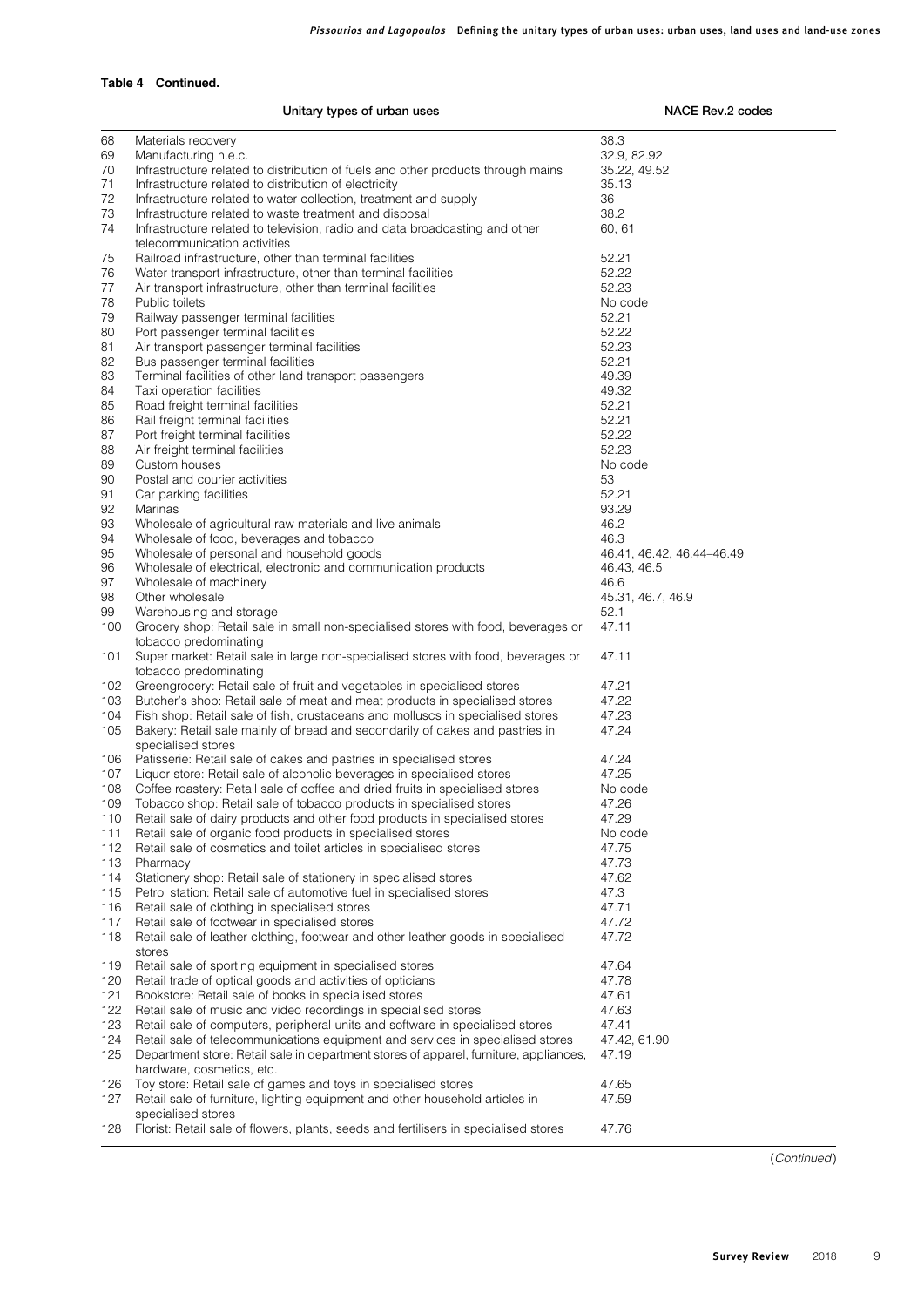|            | Unitary types of urban uses                                                                                    | NACE Rev.2 codes                 |
|------------|----------------------------------------------------------------------------------------------------------------|----------------------------------|
| 129        | Locksmith: Retail trade of padlocks, locks, keys, hinges and the like; provision of                            | 95.29                            |
| 130        | key duplication services<br>Retail sale of electrical wiring and fittings and other electrical equipment       | No code                          |
| 131        | Retail sale of plumbing and heating equipment                                                                  | No code                          |
| 132        | Retail sale of hardware and paints in specialised stores                                                       | 47.52                            |
| 133        | Retail sale of flat glass                                                                                      | 47.52                            |
| 134        | Retail sale of building materials                                                                              | 47.52                            |
| 135        | Second-hand store: Retail sale of second-hand clothes, books and other second-                                 | 47.78                            |
|            | hand goods                                                                                                     |                                  |
| 136        | Farmer's market: Retail sale via stalls and markets                                                            | 47.8                             |
| 137        | Jewellery store: Retail sale of watches and jewellery in specialised stores                                    | 47.77                            |
| 138        | Retail sale of medical and orthopaedic goods in specialised stores                                             | 47.74                            |
| 139        | Retail sale of travel and camping equipment and accessories                                                    | 47.72, 47.64                     |
| 140<br>141 | Retail sale of scale models, arts and crafts equipment and materials<br>Sex shop: Retail trade of sex products | No code<br>No code               |
| 142        | Phtographer's shop: Retail sale of photographic, optical and precision equipment                               | 47.78                            |
| 143        | Retail sale and repair of bicycles                                                                             | 47.74, 95.29                     |
| 144        | Retail sale of sanitary fixtures, tiles and other ceramic products                                             | 47.52                            |
| 145        | Retail sale of carpets, rugs, wall and floor coverings in specialised stores                                   | 47.53                            |
| 146        | Retail sale of electrical household appliances in specialised stores                                           | 47.43, 47.54                     |
| 147        | Sale of motor vehicles                                                                                         | 45.1                             |
| 148        | Retail sale of motor vehicle parts and accessories                                                             | 45.32                            |
| 149        | Sale of motorcycles and related parts and accessories                                                          | 45.4                             |
| 150        | Retail sale of second-hand motor vehicles and motorcycles                                                      | 47.79                            |
| 151        | Retail sale and repair of musical instruments                                                                  | 47.59, 33.19, 95.29              |
| 152        | Retail sale of marine and fishing gear                                                                         | 47.72, 47.64                     |
| 153        | Retail sale of weapons and ammunition                                                                          | 47.78                            |
| 154        | Retail sale of textiles in specialised stores                                                                  | 47.51                            |
| 155        | Pet shop: Retail sale of pet animals and pet food in specialised stores                                        | 47.76                            |
| 156        | Retail sale of souvenirs, handicrafts and religious articles                                                   | 47.78                            |
| 157<br>158 | Art gallery: Retail sale of art and activities of commercial art galleries                                     | 47.78<br>47.79                   |
| 159        | Antique shop: Retail sale of antiques<br>Auction house: Retail trade performed in auction houses               | 47.79                            |
| 160        | Other retail sale of new goods in specialised stores                                                           | 47.78                            |
| 161        | Retail sale through mail order houses or the Internet                                                          | 47.91                            |
| 162        | Services related to the provision of electricity and natural gas through mains                                 | 35.14, 35.23                     |
| 163        | Hairdressers                                                                                                   | 96.02                            |
| 164        | Beauty salons and massage parlours                                                                             | 96.04                            |
| 165        | Tattooing and piercing studios                                                                                 | 96.09                            |
| 166        | Brothels and escort services                                                                                   | No code                          |
| 167        | Services of astrologers and spiritualists                                                                      | 96.09                            |
| 168        | Veterinary and pet care services                                                                               | 96.09                            |
| 169        | Photographic services                                                                                          | 74.2                             |
| 170        | Photocopying, document preparation and other specialised office support services                               | 82.19                            |
| 171        | Washing and drycleaning services                                                                               | 96.01<br>45.20                   |
| 172<br>173 | Car washing and polishing services<br>Performance testing of motors and automobiles                            | 71.20                            |
| 174        | Laboratories for technical testing and analysis                                                                | 71.20                            |
| 175        | Renting and leasing of motor vehicles, air and water transport equipment                                       | 50.10, 50.30, 77.1, 77.34, 77.35 |
| 176        | Renting and leasing of personal and household goods                                                            | 77.2                             |
| 177        | Renting and leasing of machinery, equipment and tangible goods                                                 | 77.31-77.33, 77.35, 77.39        |
| 178        | Shoemaker's workshop: Repair of footwear and leather goods                                                     | 95.23                            |
| 179        | Tailor/seamstress: Repair and alteration of clothing                                                           | 95.29                            |
| 180        | Repair of computers and peripheral equipment                                                                   | 95.11                            |
| 181        | Repair of communications equipment                                                                             | 95.12                            |
| 182        | Repair of consumer electronics and household appliances                                                        | 95.21, 95.22                     |
| 183        | Repair of watches, clocks and jewellery                                                                        | 95.25                            |
| 184        | Mechanical maintenance and repair of motor vehicles                                                            | 45.2                             |
| 185        | Electrical maintenance and repair of motor vehicles                                                            | 45.2                             |
| 186<br>187 | Bodywork maintenance and repair of motor vehicles<br>Repair and replacement of seats of motor vehicles         | 45.2<br>45.2                     |
| 188        | Repair and replacement of screens and windows of motor vehicles                                                | 45.2                             |
| 189        | Sales, repair, fitting and replacement of exhaust pipes of motor vehicles                                      | 45.2                             |
| 190        | Sales, repair, fitting and replacement of tyres and tubes of motor vehicles                                    | 45.2                             |
| 191        | Maintenance and repair of motorcycles                                                                          | 45.4                             |
| 192        | Repair of machinery and metal products                                                                         | 33.11, 33.12                     |
| 193        | Repair of electrical equipment                                                                                 | 33.14                            |
| 194        | Repair of electronic and optical equipment                                                                     | 33.13                            |
| 195        | Repair of other equipment                                                                                      | 33.19, 95.24                     |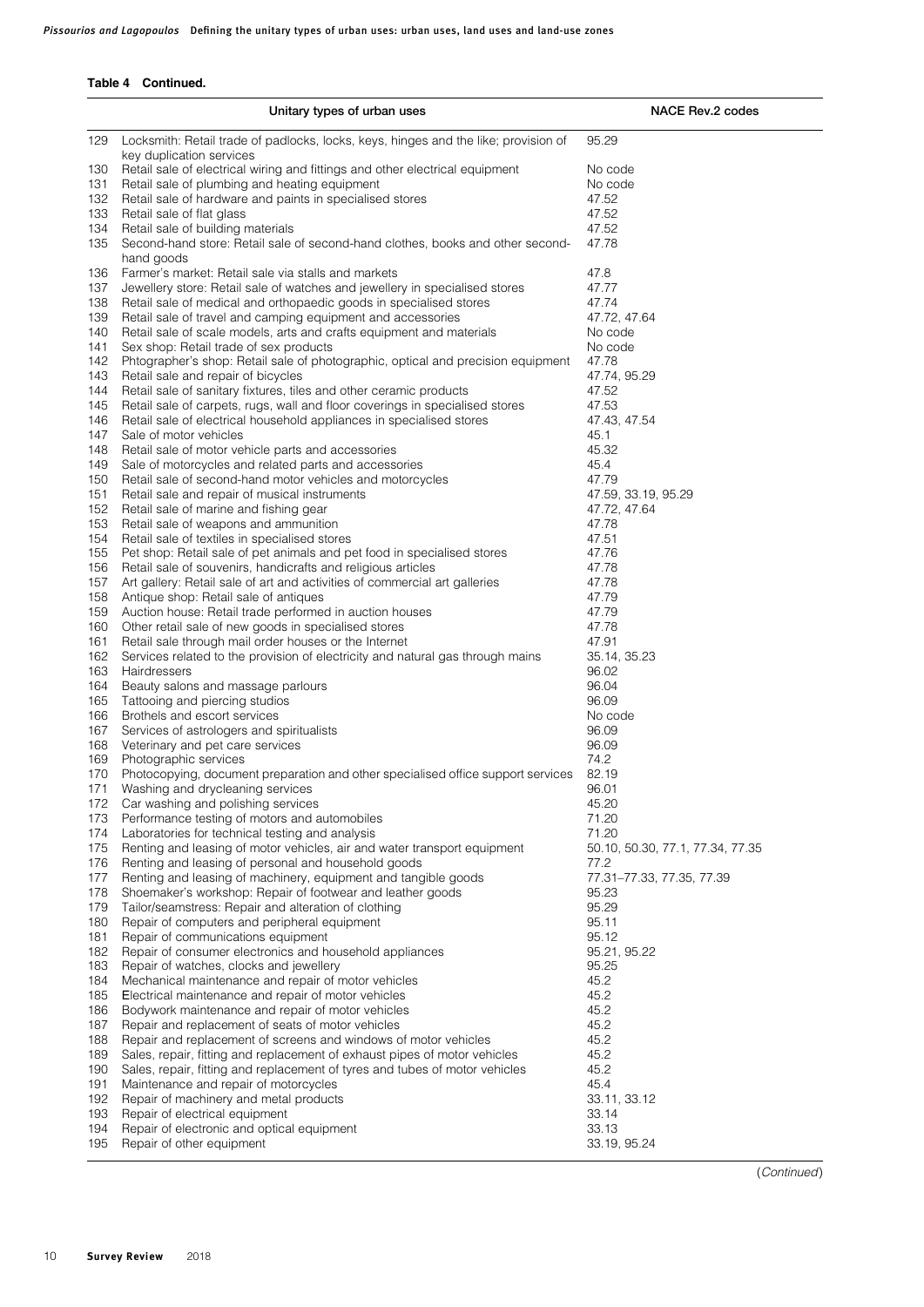|            | Unitary types of urban uses                                                                                                                                       | <b>NACE Rev.2 codes</b>    |
|------------|-------------------------------------------------------------------------------------------------------------------------------------------------------------------|----------------------------|
| 196        | Hotels, motels and hostels providing short-term accommodations                                                                                                    | 55.1, 55.2                 |
| 197        | Hotels providing accommodations and recreation                                                                                                                    | 55.1, 55.2                 |
| 198        | Camping grounds, recreational vehicle parks and trailer parks                                                                                                     | 55.3                       |
| 199        | Mountain refuges                                                                                                                                                  | 55.2                       |
| 200        | <b>Beaches</b>                                                                                                                                                    | 93.29                      |
| 201        | Cocktail lounges, beer parlours, cafeterias, coffee shops and juice bars:                                                                                         | 56.3                       |
| 202        | Preparation and serving of beverages for immediate consumption on the premises<br>Restaurants, taverns, pizza parlours, snack bars: Provision of food services to | 56.1                       |
| 203        | seated customers<br>Patisseries, pastry shops and donut shops: Provision of confectioneries to seated                                                             | No code                    |
|            | customers                                                                                                                                                         |                            |
| 204        | Canteens, street stalls and take-out restaurants: Provision of food and beverages to<br>non-seated customers                                                      | 56.1                       |
| 205        | Dance halls, bars, clubs, clubs with live music and discotheques: Night<br>entertainment with the provision of food and beverages to seated customers             | 56.3                       |
| 206        | Fun parks for children                                                                                                                                            | No code                    |
| 207        | Coin-operated games                                                                                                                                               | 93.29                      |
| 208        | Bowling lanes                                                                                                                                                     | 93.11                      |
| 209        | Cinemas: Motion picture projection activities                                                                                                                     | 59.14                      |
| 210        | Gambling and betting shops                                                                                                                                        | 92                         |
| 211        | Casinos                                                                                                                                                           | 92                         |
| 212        | Turkish baths, saunas and steam baths                                                                                                                             | 96.04                      |
| 213        | Amusement parks                                                                                                                                                   | 93.29                      |
| 214        | Public administration                                                                                                                                             | 84.1                       |
| 215        | Social security offices                                                                                                                                           | 84.3                       |
| 216        | Local administration offices                                                                                                                                      | No code                    |
| 217        | Embassies and consulates                                                                                                                                          | 84.21, 99.00               |
| 218        | Head offices of companies                                                                                                                                         | 70.1                       |
| 219        | Offices of international organisations                                                                                                                            | 99                         |
| 220        | Chambers of Commerce, employers' organisations, professional associations and<br>trade unions                                                                     | 94.11-94.13                |
| 221        | Offices of political organisations                                                                                                                                | 94.92                      |
| 222        | Offices of sport clubs                                                                                                                                            | 93.12                      |
| 223        | Offices of non-government organisations, associations and movements                                                                                               | 94.99                      |
| 224        | Banks and credit unions                                                                                                                                           | 64.1                       |
| 225        | Currency exchanges                                                                                                                                                |                            |
| 226        | Offices of financial leasing                                                                                                                                      | 64.91                      |
| 227        | Pawnbrokers                                                                                                                                                       | 64.92                      |
| 228        | Stock exchanges                                                                                                                                                   | 66.11                      |
| 229        | Stockbrokerages                                                                                                                                                   | 66.12                      |
| 230        | Activities of holding companies                                                                                                                                   | 64.2                       |
| 231<br>232 | Trust funds and similar financial entities<br>Other financial services                                                                                            | 64.3, 66.19, 66.3<br>64.99 |
| 233        | Private insurance, reinsurance and pension fund offices                                                                                                           | 65, 66.2                   |
| 234        | Management consultancy offices                                                                                                                                    | 70.2                       |
| 235        | Accounting, bookkeeping and auditing offices                                                                                                                      | 69.2                       |
| 236        | Legal offices                                                                                                                                                     | 69.1                       |
| 237        | Architectural and engineering offices                                                                                                                             | 71.1                       |
| 238        | Graphic, industrial and fashion design and interior decoration studios                                                                                            | 74.1<br>73.1               |
| 239<br>240 | Advertising offices<br>Real estate and real estate appraisal offices and other offices of commission agents                                                       |                            |
| 241        | Publishing of books, periodicals and other publishing activities                                                                                                  | 68, 46.1<br>58             |
| 242        | Wire-based, wireless, satellite and internet-based telecommunications services                                                                                    | 61, 63.99                  |
| 243        | Radio stations                                                                                                                                                    | 60.1                       |
| 244        | Television programming and broadcasting companies                                                                                                                 | 60.2                       |
| 245        | Offices of web portals                                                                                                                                            | 63.12                      |
| 246        | News agencies                                                                                                                                                     | 63.91                      |
| 247        | Motion picture, video and television programme production and post-production<br>services                                                                         | 59.11, 59.12               |
| 248        | Motion picture, video and television programme distribution services                                                                                              | 59.13                      |
| 249        | Sound recording and music publishing services                                                                                                                     | 59.20                      |
| 250        | Psychological, marriage and family counselling and credit and debt counselling<br>services                                                                        | 88.99                      |
| 251        | Computer programming, consultancy, data processing, hosting and related<br>activities                                                                             | 62.01, 62.02, 62.09, 63.11 |
| 252        | Translation and interpretation activities                                                                                                                         | 74.3                       |
| 253        | Employment and human resources services                                                                                                                           | 78                         |
| 254        | Dating services                                                                                                                                                   | 96.09                      |
| 255        | Market research and public opinion polling                                                                                                                        | 73.2                       |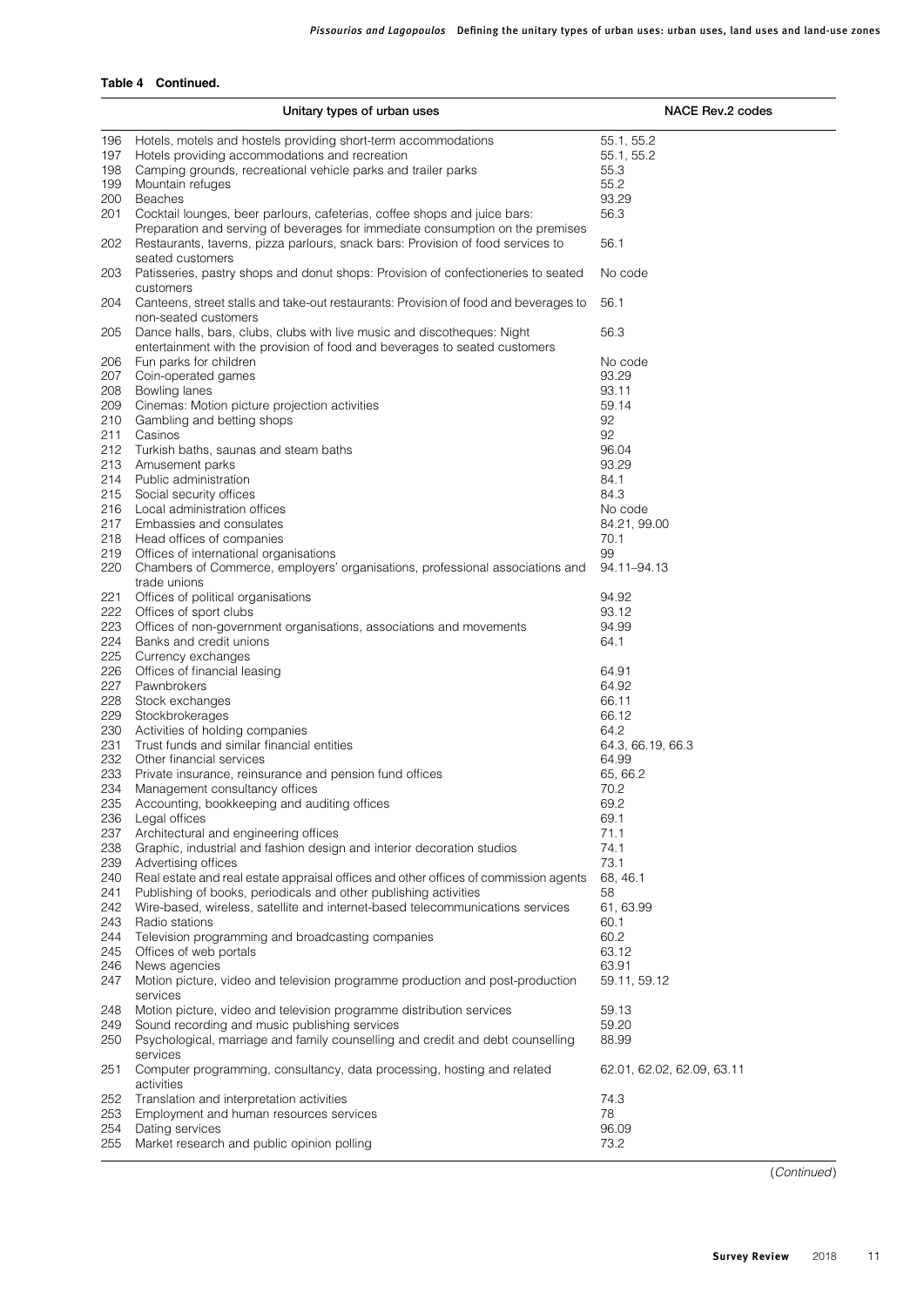|            | Unitary types of urban uses                                                                               | <b>NACE Rev.2 codes</b>             |
|------------|-----------------------------------------------------------------------------------------------------------|-------------------------------------|
| 256        | Private investigators                                                                                     | 80.3                                |
| 257        | Office and secretarial support services                                                                   | 82.19                               |
| 258        | Call centres                                                                                              | 82.20                               |
| 259        | Billing and record-keeping services for complexes and multistorey buildings                               | 82.11                               |
| 260        | Organisation of conventions and trade shows services                                                      | 82.3                                |
| 261        | Travel agencies, tour operators and other related offices                                                 | 79                                  |
| 262        | Funeral and related services                                                                              | 96.03                               |
| 263        | Collection agencies and credit bureaus                                                                    | 82.91                               |
| 264        | Other personal services                                                                                   | 74.9, 90.02-90.04, 93.19            |
| 265<br>266 | Catering and other food service activities<br>Security services                                           | 56.2<br>80.1, 80.2                  |
| 267        | Maintenance, cleaning and disinfecting services for buildings and gardens                                 | 81                                  |
| 268        | Operation of sewage systems, waste collection, remediation activities and other                           | 37, 38.1, 39                        |
|            | waste management services                                                                                 |                                     |
| 269<br>270 | Freight transport services<br>Removal services                                                            | 49.41, 50.20, 50.40, 59.29<br>49.42 |
| 271        | Construction activities                                                                                   | 41, 42, 43                          |
| 272        | Nursery schools                                                                                           | 85.1                                |
| 273        | Elementary schools                                                                                        | 85.2                                |
| 274        | Lower secondary schools and special lower secondary schools                                               | 85.31                               |
| 275        | Upper secondary schools and technical, vocational and other special upper<br>secondary schools            | 85.32, 85.33                        |
| 276        | Post-secondary non-tertiary technical and vocational institutes and colleges                              | 85.41                               |
| 277        | Technological educational institutes                                                                      | 85.42                               |
| 278        | Universities                                                                                              | 85.42                               |
| 279        | Learning centres, foreign language centres, computer skills and other private<br>educational institutions | 85.59, 85.6                         |
| 280        | Music, dance, drama, photography and other fine arts schools                                              | 85.52                               |
| 281        | Driving, flying, sailing and shipping schools                                                             | 85.32, 85.53                        |
| 282        | Research centres, research laboratories and research institutes                                           | 72                                  |
| 283        | Concert halls, theatres and other arts facilities                                                         | 90.01                               |
| 284        | Libraries and archives                                                                                    | 91.01                               |
| 285<br>286 | Museums and galleries<br>Conference centres                                                               | 91.02<br>No code                    |
| 287        | Exhibition halls, showrooms and trade shows                                                               | No code                             |
| 288        | Archeological sites, historical sites and buildings and similar visitor attractions                       | 91.03                               |
| 289        | Churches, mosques, temples, synagogues and other places of worship                                        | 94.91                               |
| 290        | <b>Burial activities</b>                                                                                  | 94.91                               |
| 291        | Cemeteries and memorial parks                                                                             | No code                             |
| 292        | General and specialised hospitals and clinics                                                             | 86.1                                |
| 293        | Blood banks, sperm banks and transplant organ banks                                                       | 86.90                               |
| 294        | Medical, paramedical and dental practices                                                                 | 86.2, 86.9                          |
| 295        | Blood analysis, X-rays and other diagnostic laboratories                                                  | 86.90                               |
| 296<br>297 | Orphanages and children's boarding homes and hostels<br>Homes for the elderly                             | 87.90<br>87.1                       |
| 298        | Facilities for the mentally retarded and psychiatric convalescent homes                                   | 87.20                               |
| 299        | Facilities for alcoholism or drug addiction treatment                                                     | 87.20                               |
| 300        | Temporary homeless shelters and other homes for persons with social or personal<br>problems               | 87.90                               |
| 301        | Refugee camps                                                                                             | No code                             |
| 302        | Nurseries and child day-care homes                                                                        | 88.91                               |
| 303        | Other social services without accommodations                                                              | 88.99                               |
| 304        | Military bases and other defense installations                                                            | 84.22                               |
| 305        | Police stations, port and marine police, border and coastguard police stations                            | 84.24                               |
| 306        | Fire brigade                                                                                              | 84.25                               |
| 307        | Justice and judicial installations                                                                        | 84.23                               |
| 308        | Prisons                                                                                                   | No code                             |
| 309        | Football stadiums, with or without track                                                                  | 93.11                               |
| 310<br>311 | Track and field stadiums<br>Basketball and volleyball stadiums                                            | 93.11<br>93.11                      |
| 312        | Artistic gymnastics, wrestling, boxing and weightlifting halls                                            | 93.11                               |
| 313        | Tennis courts                                                                                             | 93.11                               |
| 314        | Swimming pools and stadiums                                                                               | 93.11                               |
| 315        | Shooting ranges                                                                                           | 93.11                               |
| 316        | Ice rinks                                                                                                 | 93.11                               |
| 317        | Velodromes                                                                                                | 93.11                               |
| 318        | Racetracks for horse races                                                                                | 93.11                               |
| 319        | Racetracks for cars and motorcycles                                                                       | 93.11                               |
| 320        | Golf courses                                                                                              | 93.11                               |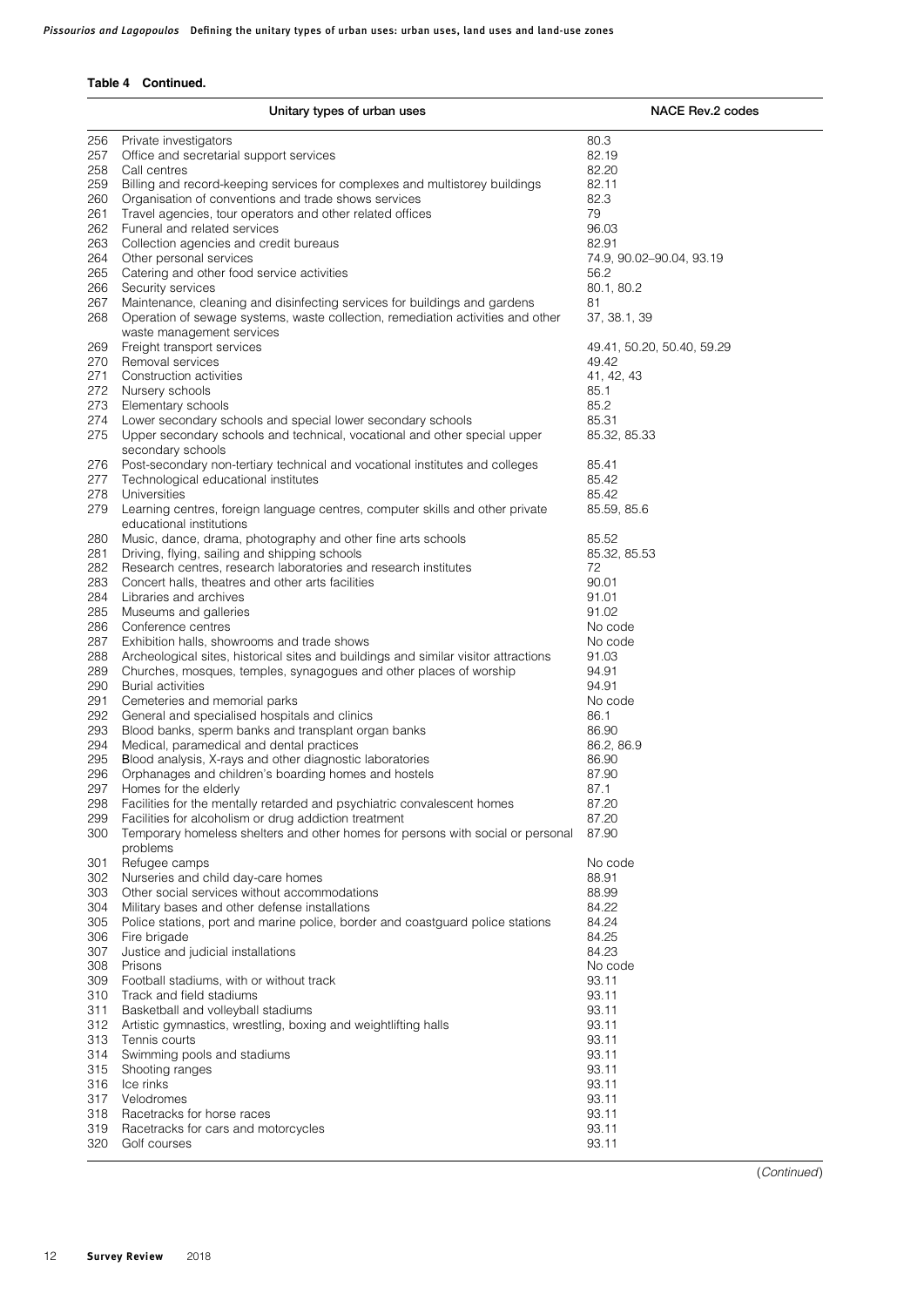|     | Unitary types of urban uses                                                   | NACE Rev.2 codes |
|-----|-------------------------------------------------------------------------------|------------------|
| 321 | Winter sports arenas and stadiums                                             | 93.11            |
|     | 322 Fitness facilities and schools of martial arts and alternative gymnastics | 85.51, 93.13     |
| 323 | Housing                                                                       | No code          |
|     | 324 School dormitories and student residences                                 | 55.9             |
| 325 | Serviced apartments and condominium hotels                                    | 55.1, 55.2       |
| 326 | Urban greenery                                                                | No code          |
| 327 | Playgrounds                                                                   | No code          |
| 328 | Urban squares                                                                 | No code          |
| 329 | Neighbourhood parks and open green spaces                                     | No code          |
|     | 330 Botanical and zoological gardens and theme parks                          | 91.04, 93.21     |

As we noted above, NACE Rev. 2 has a single code for all sports activities, whether they take place in open or closed installations, with or without spectators. However, although from the economic point of view sports installations refer to a single set of activities, from the urban planning point of view this group of uses is so heterogeneous that it cannot be defined as a single unitary type. The criterion we used for the organisation of sports into unitary types is the architectural type of the shell of the sports installations. This choice is related to the fact that sports installations are frequently used for more than one sports activity, which makes it difficult to define the unitary type using as criterion only the nature of the sports activity which it serves. For example, a closed gymnasium can be used for both basketball and volleyball games, as a swimming pool can be used for either swimming competitions, water polo games or synchronised swimming. As a result of such observations, we decided to define the unitary types of uses according to the types of sports installations, each of which covers a limited number of sports activities, namely those which can be accommodated by the particular architectural shape of its shell.

On the basis of the above criterion, NACE Rev. 2 code 93.11 is subdivided into the following unitary types of uses: football stadiums, with or without track (309), track and field stadiums (310), basketball and volleyball stadiums (311), artistic gymnastics, wrestling, boxing and weightlifting halls (312), tennis courts (313), swimming pools and stadiums (314), shooting ranges (315), ice rinks (316), velodromes (317), racetracks for horse races (318), racetracks for cars and motorcycles (319), golf courses (320) and winter sports arenas and stadiums (321). On the basis of the nature of the activity, one additional unitary type of use was created: fitness facilities and schools of martial arts and alternative gymnastics (322), which concludes the organisation of sports activities into unitary types.

Finally, for the classification of green spaces, we used the distinctions adopted in the Official Government Gazette, Ministerial Decree [285](#page-14-0)/D[/5.3](#page-14-0).[2004.](#page-14-0) Here, the unitary types of green spaces are defined as: (a) urban greenery (326), that is, small green spaces which contribute to rational design and the creation of openings in constructed urban space; (b) playgrounds (327), which include greenery and play spaces for small children; (c) urban squares (328), which are used as spaces of social gathering and leisure where greenery is not the principal characteristic; (d) neighbourhood parks and open green spaces (329), where greenery is the principal characteristic but which may also include active sports activities, such as small sports installations, playgrounds and other play areas and (e) botanical and zoological gardens and other theme parks (330).

# The contribution of the catalogue of the unitary types of urban uses

Uses, like any other social product, are constantly under the influence of the social whole which led to their creation. Some uses fall into disuse and gradually disappear, together with the social need which created them; others are transformed or adapted, while new uses appear in urban space to accommodate contemporary needs. From this point of view, the catalogue of the unitary types of urban uses in the present paper may satisfy the needs of urban analysis for a relatively limited time, before it needs to be revised. Such periodic revisions also allow for the diachronic study of the historical development of uses, that is, their first appearance, transformation or disappearance, processes immediately linked to the socio-economic, technological and cultural developments in a society.

However, the formulation of a catalogue of urban uses is not an unstable enterprise, for the following reasons:

(a) NACE Rev. 2 is a classification system internationally used by economists, a fact showing that the economists give it credibility, and thus there is no reason why planners should not have a corresponding operational tool.

(b) NACE Rev. 2 (615 numerical codes) is the revision of NACE Rev. 1.1 (514 such codes), made in 2002 and legally established in 2006. Although certain criteria for structuring the classification have been reviewed, and new concepts at the highest level, but also new details, were introduced, the general characteristics of NACE remained stable, as did the structure of the areas of the classification that did not require noticeable change. The conclusion is that adaptations took place on a standard basic structure showing a significant inertia in time.

(c) The first four digits of the numerical code are standardised for all European countries, but there is provision for national peculiarities on lower levels of the classification. It is at this level that we have added numerical codes based on peculiarities in Greece, and of course, such peculiarities also occur in other countries.

(d) An analysis of urban space starts in the preliminary stage with the unitary types of urban uses, but, due to the scale of urban plans as well as to other practical constraints, the planner cannot operate at this level of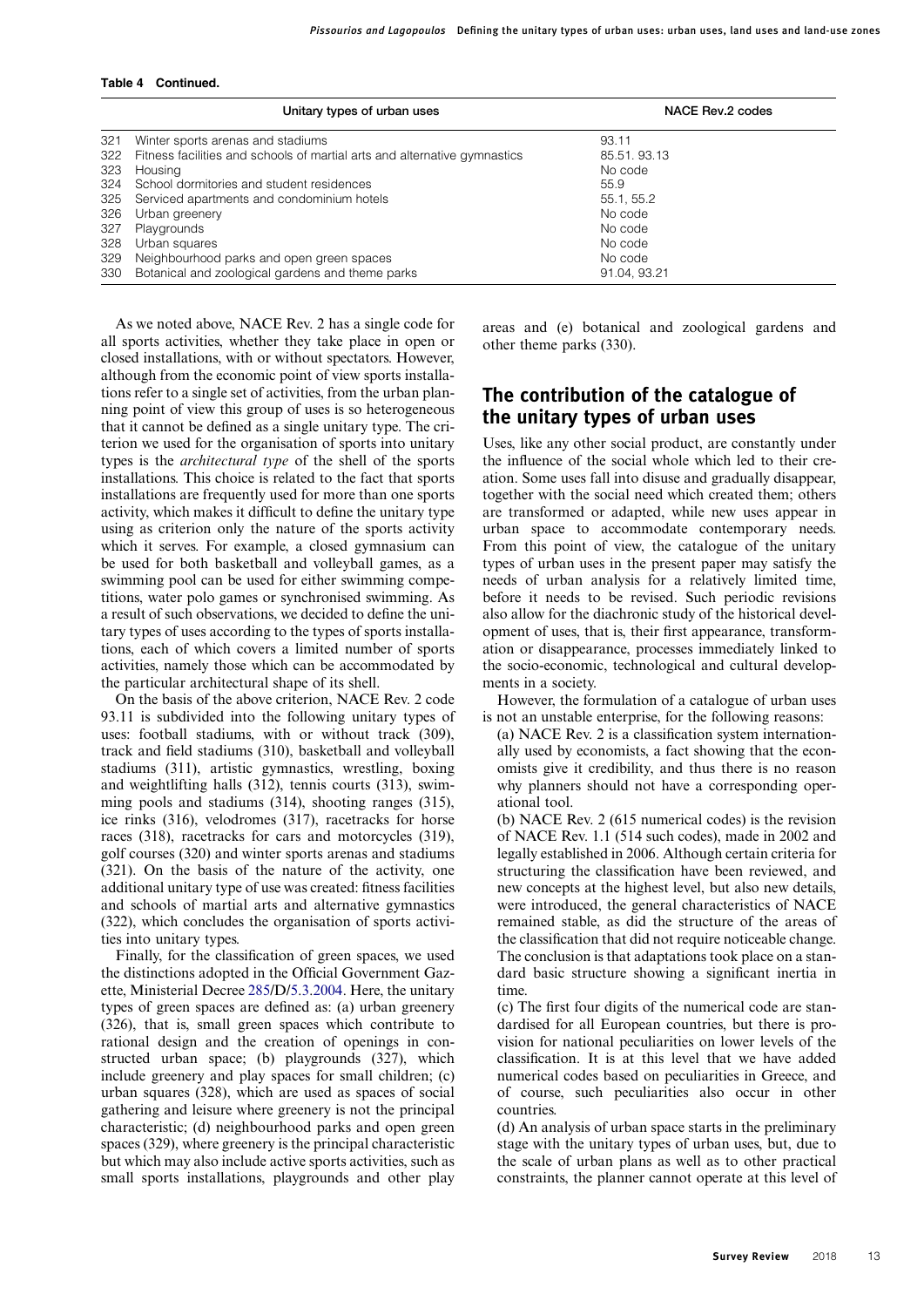<span id="page-14-0"></span>detail. This is why urban maps display larger functional groups than the unitary types. It is probable that these categories show greater stability over time.

(e) As we saw, urban uses are social products and thus change as a function of social dynamics, but the present dominant socio-economic system, advanced capitalism, has for many years had an unambiguous orientation, which makes it very likely that the development of uses will continue to follow a comparable structuring for some time in the future.

We conclude from the above that any future revision of our catalogue of unitary types will of necessity be small, subject to the addition and subtraction of a limited number of unitary types. As a result, the main body of the present catalogue seems to show a significant inertia over time and can thus form a stable basis for the analysis of urban space by planners, urban geographers and surveyors.

The creation of a description of urban space on the basis of specific unitary types has an immediate practical advantage for urban analysis, since it permits the comparison of different descriptions. On the other hand, a description of urban space making direct use of larger functional groups (e.g. retail trade, services and leisure) creates classifications which are non-comparable. The impossibility of comparison results both from the different sets of unitary types included under the label of each of the larger functional groups, and from the use of different functional groups in different classifications.

The usefulness of a catalogue of urban uses is not limited to analytical purposes. As is well known, the proposal for an urban plan implies a set of procedures, among which the survey of the existing land-use organisation in the area under study and the proposed location of land uses. During both the analytical survey phase and the normative proposal phase, the basic concept of reference are the urban and land uses, that is, the main axis of urban planning are uses, whence the need to have recourse to a reliable catalogue of uses. We referred earlier to the issue of the indicators of urban uses. In many countries these are given a legal form, but even in countries such as Denmark, where this is not the case, the planner cannot avoid taking them into account, albeit in an ad hoc form. Both the legal and the ad hoc prescriptions for urban-use indicators and the legal prescriptions for urban zones are still based on a catalogue of uses or more generally on their classification, which represents a next step of operation on uses. Thus, we understand how theory can be used as concrete guidance for practitioners and legislation.<sup>5</sup>

Although the description of urban space on the basis of the unitary types is useful in practice, the level of detail it creates makes it necessary, as we already observed, to classify the unitary types, into larger functional groups in order to reveal and study the wider functional structure of urban space. This necessity becomes apparent during the mapping of uses, which by its nature imposes visual (cartographical) limitations. Since any classification can be constructed either top-down (on the basis of successive logical divisions of the population of objects to be classified) or bottom-up (on the basis of successive groupings of the objects), the present catalogue of unitary types provides a starting point for the bottom-up grouping of uses, with the goal of creating a complete classification. The issue of the classification of urban uses, as that of the catalogue of unitary types, remains inadequately studied in the current bibliography, forming an additional object of study for the creation of a theory of uses. We hope that the present paper constitutes a contribution to this field.

# ORCID

Ioannis A. Pissourios D[http://orcid.org/0000-0001-8771-](http://orcid.org/0000-0001-8771-8995) [8995](http://orcid.org/0000-0001-8771-8995)

# References

- City of Sacramento, [2015.](#page-6-0) Sacramento 2035 General Plan. Sacramento. Available from: [http://www.cityofsacramento.org/Community-](http://www.cityofsacramento.org/Community-Development/Planning/Long-Range/General-Plan)[Development/Planning/Long-Range/General-Plan](http://www.cityofsacramento.org/Community-Development/Planning/Long-Range/General-Plan) [Accessed 25 March 2018].
- Decreto Ιnterministeriale 1444/2.4.1968. Limiti inderogabili di densità edilizia, di altezza, di distanza fra i fabbricati e rapporti massimi tra gli spazi destinati agli insediamenti residenziali e produttivi e spazi pubblici o riservati alle attività collettive, al verde pubblico o a parcheggi, da osservare ai fini della formazione dei nuovi strumenti urbanistici o della revisione di quelli esistenti, ai sensi dell'art. Available from: [http://www.camera.it/temiap/2014/12/09/OCD1](http://www.camera.it/temiap/2014/12/09/OCD177-705.pdf) [77-705.pdf](http://www.camera.it/temiap/2014/12/09/OCD177-705.pdf) [Accessed 25 March 2018].
- Eurostat, [2008](#page-5-0). NACE Rev. 2: statistical classification of economic activities in the European Community. Luxembourg: European Community.
- Lagopoulos, A.P., [1994.](#page-2-0) Analysis of urban practices and uses (in Greek). In: P. Getimis, G. Kafkalas, and N. Komninos, ed. Urban and regional development. Athens: Themelio, 123–166.
- Lagopoulos, A.P., [2018](#page-1-0). Clarifying theoretical and applied land-use planning concepts (2018). Urban Science, 2 (1), 1–20.
- Lagopoulos, A.P., et al., [2009.](#page-3-0) Urban analysis and cartographic representation: the dominant urban use on the scale of street blocks (in Greek). In: V. Kotzamanis, A. Kougkolos, E. Beriatos, D. Economou, and G. Petrakos, ed. Proceedings of the 2nd Panhellenic conference on urban planning and regional development. Volos: Thessaly University Press, 1661–1670.
- Manchester City Council, [2012](#page-6-0). Manchester's local development framework: core strategy – development plan document. Available from: [www.manchester.gov.uk/download/downloads/id/18981/](http://www.manchester.gov.uk/download/downloads/id/18981/final_core_strategy.pdf)final\_core\_ [strategy.pdf](http://www.manchester.gov.uk/download/downloads/id/18981/final_core_strategy.pdf) [Accessed 25 March 2018].
- McLoughlin, J.B., [1969.](#page-2-0) Urban and regional planning: a system approach. London: Faber and Faber.
- Ministry of Regional Planning, the Settlement and the Environment, [1983](#page-6-0). Urban planning standards (in Greek). Athens: Operation Urban Reconstruction.
- National Cadastre and Mapping Agency S.A., [2003.](#page-6-0) National Cadastre: techniques and specifications, annex A, issue A: codification and organization of features (in Greek). Athens: National Cadastre and Mapping Agency S.A.
- Newman, P., and Thornley, A., [1996](#page-6-0). Urban planning in Europe: International competition, national systems and planning projects. London: Routledge.
- Official Government Gazette, Ministerial Decree 526/B/24.9.1983. On the health inspection and operating licenses of the premises of enterprises significant for public health, as well as the general and specific conditions for the foundation and operation of workshops and shops of food and/or drink (in Greek). Athens: National Printing House. Available from: <http://www.et.gr/index.php/anazitisi-fek> [Accessed 25 March 2018].
- Official Government Gazette, Ministerial Decree 285/D/5.3.2004. Approval of the urban standards and of the maximum densities that are applied in the general urban plans, the plans of spatial and settlement organisation for open cities and the urban studies (in Greek). Athens: National Printing House. Available from: [http://www.et.](http://www.et.gr/index.php/anazitisi-fek) [gr/index.php/anazitisi-fek](http://www.et.gr/index.php/anazitisi-fek) [Accessed 25 March 2018].
- Official Government Gazette, Presidential Decree 166/D/6.3.1987. Categories and content of land uses (in Greek). Athens: National Printing House. Available from: [http://www.et.gr/index.php/](http://www.et.gr/index.php/anazitisi-fek) [anazitisi-fek](http://www.et.gr/index.php/anazitisi-fek) [Accessed 25 March 2018].

<sup>&</sup>lt;sup>5</sup>We fully agree with one of our reviewers, who observes that the legal restrictions on land-use and the attitude of administrative courts frequently leads to less flexible and innovative planning.